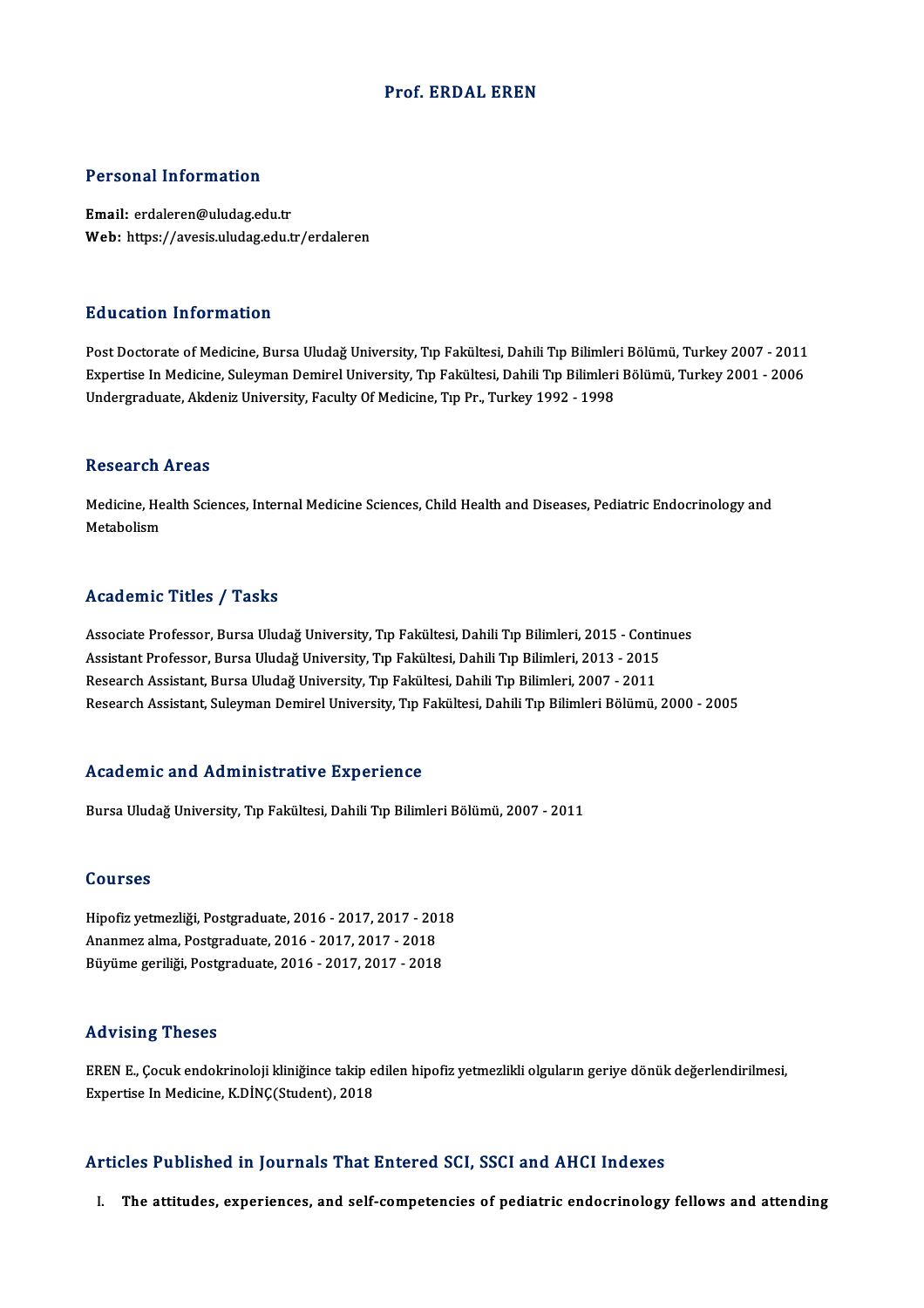physicians regarding diabetes technology: the Turkey experience<br>Muth: C. Y., EDEN E. Eviz E. Coltee T. Soltewie S. Hatun S. physicians regarding diabetes technology: the Turk<br>Mutlu G.Y., EREN E., Eviz E., Gokce T., Sakarya S., Hatun S.<br>JOURNAL OF PEDIATRIC ENDOCRINOLOCY & METAROLIS Mutlu G. Y. , EREN E., Eviz E., Gokce T., Sakarya S., Hatun S.<br>JOURNAL OF PEDIATRIC ENDOCRINOLOGY & METABOLISM, vol.35, pp.611-616, 2022 (Journal Indexed in SCI)

### Mutlu G. Y. , EREN E., Eviz E., Gokce T., Sakarya S., Hatun S.<br>JOURNAL OF PEDIATRIC ENDOCRINOLOGY & METABOLISM, vol.35, pp.611-616, 2022 (Journal Indexed in SCI)<br>II. Novel homozygous missense mutation in NARS1 gene: A new **JOURNAL OF PE<br>Novel homozy<br>microcephaly**<br>TEMEL S.C. ÖZ Novel homozygous missense mutation in<br>microcephaly<br>TEMEL Ş. G. , ÖZEMRİ SAĞ Ş., EREN E., Deniz E.<br>FUROPEAN JOUPNAL OF HUMAN CENETICS ... microcephaly<br>TEMEL Ş. G. , ÖZEMRİ SAĞ Ş., EREN E., Deniz E.<br>EUROPEAN JOURNAL OF HUMAN GENETICS, vol.30, no.SUPPL 1, pp.352, 2022 (Journal Indexed in SCI)<br>Maltodovtrin Mou Be a Bromising Treatment Modelity After Near total

TEMEL Ș. G. , ÖZEMRİ SAĞ Ş., EREN E., Deniz E.<br>EUROPEAN JOURNAL OF HUMAN GENETICS, vol.30, no.SUPPL 1, pp.352, 2022 (Journal Indexed in SCI)<br>III. Maltodextrin May Be a Promising Treatment Modality After Near-total Pancreat EUROPEAN JOURNAL OF HUMAN GENETICS, vol.30, no.SUPPL 1, pp.352, 2022 (Journ<br>Maltodextrin May Be a Promising Treatment Modality After Near-total Pan<br>Younger Than Six Months with Persistent Hyperinsulinism: A Case Report.<br>Do Maltodextrin May Be a Promising<br>Younger Than Six Months with Pe<br>Denkboy Ongen Y., Eren E., Saglam H.<br>Journal of clinical researsh in nedistri Younger Than Six Months with Persistent Hyperinsulinism: A Case Report.<br>Denkboy Ongen Y., Eren E., Saglam H.<br>Journal of clinical research in pediatric endocrinology, 2021 (Journal Indexed in SCI Expanded)<br>Compound Heterogy

Journal of clinical research in pediatric endocrinology, 2021 (Journal Indexed in SCI Expanded)

Iv. Denkboy Ongen Y., Eren E., Saglam H.<br>Journal of clinical research in pediatric endocrinology, 2021 (Journal Indexed in SCI Expanded)<br>IV. Compound Heterozygous Variants in *<i>FAM111A</i>* Cause Autosomal Recessive Kenn S<mark>yndrome Type 2.</mark><br>Eren E., Tezcan Unlu H., Ceylaner S., Tarim Ö. F.<br>Journal of clinical research in pediatric endocrinology, 2021 (Journal Indexed in SCI Expanded)<br>Telemediaire experiences et a pediatric endocrinology, <sup>2</sup>

ErenE.,TezcanUnluH.,Ceylaner S.,TarimÖ.F.

- Eren E., Tezcan Unlu H., Ceylaner S., Tarim Ö. F.<br>Journal of clinical research in pediatric endocrinology, 2021 (Journal Indexed in SCI Expanded)<br>V. Telemedicine experiences at a pediatric endocrinology clinic during the C Journal of clinical research in pediatric endocrinology, 2021 (Journal Indexed in SCI Expand<br>Telemedicine experiences at a pediatric endocrinology clinic during the COVID-1<br>DENKBOY ÖNGEN Y., EREN E., ŞAHİN K. C. , BUHUR Pİ Telemedicine experiences at a pediatric endocrinology clinic<br>DENKBOY ÖNGEN Y., EREN E., ŞAHİN K. C. , BUHUR PİRİMOĞLU M., SAİ<br>IRISH JOURNAL OF MEDICAL SCIENCE, 2021 (Journal Indexed in SCI)<br>Melesular Diaspesis of Manasania DENKBOY ÖNGEN Y., EREN E., ŞAHİN K. C. , BUHUR PİRİMOĞLU M., SAĞLAM H., TARIM Ö. F.<br>IRISH JOURNAL OF MEDICAL SCIENCE, 2021 (Journal Indexed in SCI)<br>VI. Molecular Diagnosis of Monogenic Diabetes and Their Clinical/Laborator
- IRISH JOU<mark>l</mark><br>Molecula<br>Children<br>Gälsen D Molecular Diagnosis of Monogenic Diabetes and Their Clinical/Laboratory Features in Turkish<br>Children<br>Gökşen D., Yeşilkaya E., Özen S., Kor Y., Eren E., Korkmaz Ö., Berberoğlu M., Karagüzel G., Er E., Abacı A., et al.<br>Journ

Children<br>Gökşen D., Yeşilkaya E., Özen S., Kor Y., Eren E., Korkmaz Ö., Berberoğlu M., Karagüzel G., Er E., Abacı A., et al.<br>Journal of clinical research in pediatric endocrinology, vol.13, pp.433-438, 2021 (Journal Indexe Gökşen D., Yeşilkaya E., Özen S., Kor Y., Eren E., Korkmaz Ö., Berberoğlu M., Karagüzel G., Er E., Abacı A., et al.<br>Journal of clinical research in pediatric endocrinology, vol.13, pp.433-438, 2021 (Journal Indexed in SCI)

- Journal of clinical research in pediatric endocrinology, vol.13, pp.433-438, 2021 (Journal of clinical Phenotype Heterogeneity in Neonatal Diabetes: A Single Ce<br>Denkboy Ongen Y., Eren E., Demirbas O., Sobu E., Ellard S., T Genotype and Phenotype Heterogeneity in Neonatal Diabetes: A Single Centre Experience<br>Denkboy Ongen Y., Eren E., Demirbas O., Sobu E., Ellard S., Tarim Ö. F., De Franco E.<br>Journal of clinical research in pediatric endocrin Denkboy Ongen Y., Eren E., Demirbas O., Sobu E., Ellard S., Tarim Ö. F. , De Franco E.<br>Journal of clinical research in pediatric endocrinology, vol.13, pp.80-87, 2021 (Journal Indexed in SCI)<br>VIII. Magnetic resonance spect
- Journal of clinical research in pediatric endocrinology, vol.13, pp.80-87, 2021 (Journal Indexed in SCI)<br>Magnetic resonance spectroscopy to assess hepatic steatosis in patients with lipodystrophy<br>ALTAY C., SEÇİL M., Adiyam Demir L., et al. ALTAY C., SEÇİL M., Adiyaman S. C. , Saydam B. O. , Demir T., Akinci G., YILDIRIM ŞİMŞİR I., EREN E., Kes<br>Demir L., et al.<br>TURKISH JOURNAL OF GASTROENTEROLOGY, vol.31, no.8, pp.588-595, 2020 (Journal Indexed in SCI)<br>Nation

TURKISH JOURNAL OF GASTROENTEROLOGY, vol.31, no.8, pp.588-595, 2020 (Journal Indexed in SCI)<br>IX. Nationwide Turkish Cohort Study of Hypophosphatemic Rickets

TURKISH JOURNAL OF GASTROENTEROLOGY, vol.31, no.8, pp.588-595, 2020 (Journal Indexed in SCI)<br><mark>Nationwide Turkish Cohort Study of Hypophosphatemic Rickets</mark><br>ŞIKLAR Z., DEMİRCİOĞLU S., BEREKET A., Bas F., GÜRAN T., Akberzade N. ,etal. ŞIKLAR Z., DEMİRCİOĞLU S., BEREKET A., Bas F., GÜRAN T., Akberzade A., ABACI A., DEMİR K., BÖBER E., Ozbe.<br>N. , et al.<br>Journal of clinical research in pediatric endocrinology, vol.12, no.2, pp.150-159, 2020 (Journal Indexe

Journal of clinical research in pediatric endocrinology, vol.12, no.2, pp.150-159, 2020 (Journal Indexed in SCI<br>Expanded)

X. Three different faces of TACImutations.

ÇEKİÇ Ş., Cicek F., Karali Y., Gorukmez O., EREN E., Kilic S. Ş.

Scandinavian journal of immunology, vol.91, no.6, 2020 (Journal Indexed in SCI Expanded)

### CEKİÇ Ş., Cicek F., Karali Y., Gorukmez O., EREN E., Kilic S. Ş.<br>Scandinavian journal of immunology, vol.91, no.6, 2020 (Journal Indexed in SCI Expanded)<br>XI. Novel Mutations in Obesity-related Genes in Turkish Children wit Scandinavian journal of immunology, vol.<br>Novel Mutations in Obesity-related C<br>Severe Obesity: A Multicentre Study<br>AKINCLA, Turkkahraman D. TEKEDEREL Novel Mutations in Obesity-related Genes in Turkish Children with Non-syndromic Early Onset<br>Severe Obesity: A Multicentre Study<br>AKINCI A., Turkkahraman D., TEKEDERELİ İ., Ozer L., EVREN B., ŞAHİN İ., Kalkan T., Curek Y., Ç

Severe Obesity: A Multicentre Study<br>AKINCI A., Turkkahraman D., TEKEDERELİ İ., Ozer L., EVREN B., ŞAHİN İ., Kalkan T., Curek Y., ÇAMTOSUN E., DÖĞER<br>E., et al. AKINCI A., Turkkahraman D., TEKEDERELİ İ., Ozer L., EVREN B., ŞAHİN İ., Kalkan T., Curek Y., ÇAMTOSUN E., D<br>E., et al.<br>JOURNAL OF CLINICAL RESEARCH IN PEDIATRIC ENDOCRINOLOGY, vol.11, no.4, pp.341-349, 2019 (Journal<br>Indove

E., et al.<br>JOURNAL OF CL<br>Indexed in SCI)<br>Evaluation of JOURNAL OF CLINICAL RESEARCH IN PEDIATRIC ENDOCRINOLOGY, vol.11, no.4, pp.341-349, 2019 (Journal<br>Indexed in SCI)<br>XII. Evaluation of AGP reports in patients with type 1 diabetes using intermittently viewed continuous<br>alugae

Indexed in SCI)<br>Evaluation of AGP reports in patients<br>glucose measurement system (iCGM)<br>ERENE DENKROVÖNCEN V. DEMIRAS 4 glucose measurement system (iCGM)<br>EREN E., DENKBOY ÖNGEN Y., DEMİRBAŞ Ö., Tarim Ö. F. glucose measurement system (iCGM)<br>EREN E., DENKBOY ÖNGEN Y., DEMİRBAŞ Ö., Tarim Ö. F.<br>HORMONE RESEARCH IN PAEDIATRICS, vol.91, pp.293, 2019 (Journal Indexed in SCI)<br>Clinical and Laboratory Characteristics of Hyporprelactin

### EREN E., DENKBOY ÖNGEN Y., DEMİRBAŞ Ö., Tarim Ö. F.<br>HORMONE RESEARCH IN PAEDIATRICS, vol.91, pp.293, 2019 (Journal Indexed in SCI)<br>XIII. Clinical and Laboratory Characteristics of Hyperprolactinemia in Children and Ado HORMOI<br>Clinical<br>Survey<br>EDEN E Clinical and Laboratory Characteristics of Hyperprolactinemia in Children and Adolescents: Natio<br>Survey<br>EREN E., Ergur A. T. , İŞGÜVEN Ş. P. , Bitkin E. C. , BERBEROĞLU M., ŞIKLAR Z., Bas F., Yel S., Bas S., Sobu E., et al

Survey<br>EREN E., Ergur A. T. , İŞGÜVEN Ş. P. , Bitkin E. C. , BERBEROĞLU M., ŞIKLAR Z., Bas F., Yel S., Bas S., Sobu E., et al.<br>JOURNAL OF CLINICAL RESEARCH IN PEDIATRIC ENDOCRINOLOGY, vol.11, no.2, pp.149-156, 2019 (Journa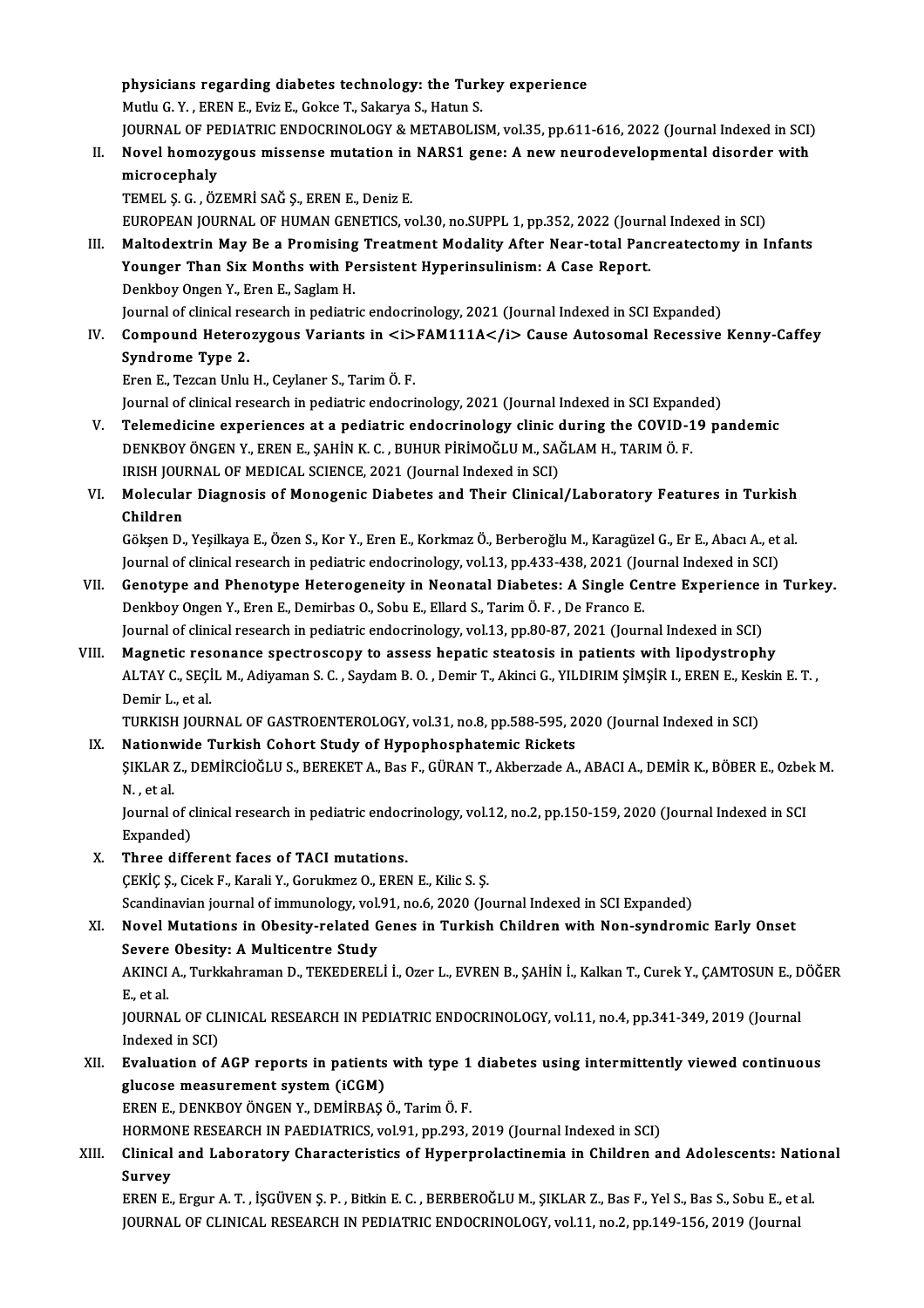Indexed in SCI)

Indexed in SCI)<br>XIV. Comparison of Treatment Regimens in Management of Severe Hypercalcemia Due to Vitamin D Indexed in SCI)<br>Comparison of Treatmer<br>Intoxication in Children<br>DEM<sup>in V.</sup> DÖNERAV H. Kor Comparison of Treatment Regimens in Management of Severe Hypercalcemia Due to Vitamin D<br>Intoxication in Children<br>DEMİR K., DÖNERAY H., Kara C., Atay Z., Cetinkaya S., Cayir A., ANIK A., EREN E., Ucakturk A., Yilmaz G. C. , Intoxication in Children<br>DEMİR K., DÖNERAY H., Kara C., Atay Z., Cetinkaya S., Cayir A., ANIK A., EREN E., Ucakturk A., Yilmaz G. C. , et a<br>JOURNAL OF CLINICAL RESEARCH IN PEDIATRIC ENDOCRINOLOGY, vol.11, no.2, pp.140-148, DEMİR K., DÖNE<br>JOURNAL OF CL<br>Indexed in SCI)<br>Liver Involver JOURNAL OF CLINICAL RESEARCH IN PEDIATRIC ENDOM<br>Indexed in SCI)<br>XV. Liver Involvement in Congenital Hypopituitarism.<br>ALTAV D. EREN E. ÖZKAN T. M. ÖZCÜR T. Tarim Ö. E. Indexed in SCI)<br><mark>Liver Involvement in Congenital Hypopituitarism</mark><br>ALTAY D., EREN E., ÖZKAN T. M. , ÖZGÜR T., Tarim Ö. F.<br>Indian journal of nodiatrics, vel 96, no 5, nn 412,416, 24 ALTAY D., EREN E., ÖZKAN T. M. , ÖZGÜR T., Tarim Ö. F.<br>Indian journal of pediatrics, vol.86, no.5, pp.412-416, 2019 (Journal Indexed in SCI Expanded) ALTAY D., EREN E., ÖZKAN T. M. , ÖZGÜR T., Tarim Ö. F.<br>Indian journal of pediatrics, vol.86, no.5, pp.412-416, 2019 (Journal Indexed in SCI Expanded)<br>XVI. Genotype-phenotype correlation, gonadal malignancy risk, gender pre Indian journal of pediatrics, vol.86, no.5, pp.412-416, 2019 (Journal Indexed in SCI Expanded)<br>Genotype-phenotype correlation, gonadal malignancy risk, gender preference, and<br>testosterone/dihydrotestosterone ratio in stero Genotype-phenotyp<br>testosterone/dihyd<br>study from Turkey<br>Abasi A Catli C. Kishi testosterone/dihydrotestosterone ratio in steroid 5-alpha-reductase type 2 deficiency: a n<br>study from Turkey<br>Abaci A., Catli G., Kirbiyik O., Sahin N. M. , Abali Z. Y. , Unal E., Siklar Z., Mengen E., Ozen S., Guran T., et study from Turkey<br>Abaci A., Catli G., Kirbiyik O., Sahin N. M. , Abali Z. Y. , Unal E., Siklar Z., Mengen E., Ozen S., Guran T., et al.<br>JOURNAL OF ENDOCRINOLOGICAL INVESTIGATION, vol.42, no.4, pp.453-470, 2019 (Journal Ind Abaci A., Catli G., Kirbiyik O., Sahin N. M. , Abali Z. Y. , Unal E., Siklar Z., Mengen E., Ozen S., Guran T., et al.<br>JOURNAL OF ENDOCRINOLOGICAL INVESTIGATION, vol.42, no.4, pp.453-470, 2019 (Journal Indexed in SC)<br>XVII. **JOURNAL OF ENDOCRINOLOGICAL INVI<br>Perceived Expressed Emotion, Emo<br>Adolescents: A Case-Control Study<br>Colpan M, ERAY S, EREN E, VURAL A, E** XVII. Perceived Expressed Emotion, Emotional and Behavioral Problems and Self-Esteem in Obese<br>Adolescents: A Case-Control Study JOURNAL OF CLINICAL RESEARCH IN PEDIATRIC ENDOCRINOLOGY, vol.10, no.4, pp.357-363, 2018 (Journal Indexed in SCI) Colpan M., ERAY S., EREN E., VURAL A. P. JOURNAL OF CLINICAL RESEARCH IN PEDIATRIC ENDOCRINOLOGY, vol.10, no.4, pp.357-363, 2018 (Journal<br>Indexed in SCI)<br>XVIII. Incidence of Type 1 Diabetes in Children Aged Below 18 Years during 2013-2015 in Northwest<br>Turkey Indexed<br>Inciden<br>Turkey<br><sup>Povrazo</sup> Incidence of Type 1 Diabetes in Children Aged Below 18 Years during 2013-2015 in Northwest<br>Turkey<br>Poyrazoglu S., Bundak R., Abali Z.Y. , Onal H., Sarikaya S., Akgun A., Bas S., Abali S., BEREKET A., EREN E., et al.<br>Journal Turkey<br>Poyrazoglu S., Bundak R., Abali Z. Y. , Onal H., Sarikaya S., Akgun A., Bas S., Abali S., BEREKET A., EREN E., et al.<br>Journal of clinical research in pediatric endocrinology, vol.10, no.4, pp.336-342, 2018 (Journal Poyrazoglu<br>Journal of c<br>Expanded)<br>Homoryso Journal of clinical research in pediatric endocrinology, vol.10, no.4, pp.336-342, 2018 (Journal Indexed in SC<br>Expanded)<br>XIX. Homozygous loss-of-function mutations in SLC26A7 cause goitrous congenital hypothyroidism.<br>CANCU Expanded)<br>Homozygous loss-of-function mutations in SLC26A7 cause goitrous congenital hypothyroidism.<br>CANGÜL H., Liao X., Schoenmakers E., Kero J., Barone S., Srichomkwun P., Iwayama H., Serra E. G. , SAĞLAM H.,<br>EREN E. et Homozygous loss-of-function mutations in SLC26A7 cause goitrous congenital hypothyroidism.<br>CANGÜL H., Liao X., Schoenmakers E., Kero J., Barone S., Srichomkwun P., Iwayama H., Serra E. G. , SAĞLAM H<br>EREN E., et al.<br>JCI ins CANGÜL H., Liao X., Schoenmakers E., Kero J., Barone S., Srichoml<br>EREN E., et al.<br>JCI insight, vol.3, no.20, 2018 (Journal Indexed in SCI Expanded)<br>Penal complications of linedystrophy: A sleagr look at th EREN E., et al.<br>JCI insight, vol.3, no.20, 2018 (Journal Indexed in SCI Expanded)<br>XX. Renal complications of lipodystrophy: A closer look at the natural history of kidney disease<br>AKINGLE JINLUS M., CELIK A. VU DIRIM SIMSIR JCI insight, vol.3, no.20, 2018 (Journal Indexed in SCI Expanded)<br>Renal complications of lipodystrophy: A closer look at the natural history of kidney disease<br>AKINCI B., ÜNLÜ Ş. M. , ÇELİK A., YILDIRIM ŞİMŞİR I., ŞEN S., N Renal complications of li<br>AKINCI B., ÜNLÜ Ş. M. , ÇELİ<br>ŞARER YÜREKLİ B. P. , et al.<br>CLINICAL ENDOCRINOLOCY AKINCI B., ÜNLÜ Ş. M. , ÇELİK A., YILDIRIM ŞİMŞİR I., ŞEN S., NUR B., Keskin F. E. , S.<br>ŞARER YÜREKLİ B. P. , et al.<br>CLINICAL ENDOCRINOLOGY, vol.89, no.1, pp.65-75, 2018 (Journal Indexed in SCI)<br>Bitultanu Stalk Internuntio SARER YÜREKLİ B. P. , et al.<br>CLINICAL ENDOCRINOLOGY, vol.89, no.1, pp.65-75, 2018 (Journal Indexed in SCI)<br>XXI. Pituitary Stalk Interruption Syndrome (PSIS) is not a Rare Cause of the Congenital Hypopituitarism<br>FREN E. VAZ CLINICAL ENDOCRINOLOGY, vol.89, no.1, pp.65-75, 2018 (Jou<br>Pituitary Stalk Interruption Syndrome (PSIS) is not a F<br>EREN E., YAZICI Z., DEMIRBAŞ Ö., Gulleroglu N.B. , Tarim Ö.F.<br>HOPMONE RESEARCH IN RAEDIATRICS xol.90, np.514 Pituitary Stalk Interruption Syndrome (PSIS) is not a Rare Cause of the Congeni<br>EREN E., YAZICI Z., DEMİRBAŞ Ö., Gulleroglu N. B. , Tarim Ö. F.<br>HORMONE RESEARCH IN PAEDIATRICS, vol.90, pp.514-515, 2018 (Journal Indexed in EREN E., YAZICI Z., DEMİRBAŞ Ö., Gulleroglu N. B. , Tarim Ö. F.<br>HORMONE RESEARCH IN PAEDIATRICS, vol.90, pp.514-515, 2018 (Journal Indexed in S<br>XXII. A Neurological Disease Mimicking Central Hypothyroidism: MCT8 Deficiency HORMONE RESEARCH IN PAEDI<br>A Neurological Disease Mimi<br>DEMİRBAŞ Ö., EREN E., Tarim O.<br>HOPMONE PESEARCH IN PAEDI A Neurological Disease Mimicking Central Hypothyroidism: MCT8 Deficiency<br>DEMİRBAŞ Ö., EREN E., Tarim O.<br>HORMONE RESEARCH IN PAEDIATRICS, vol.90, pp.610, 2018 (Journal Indexed in SCI)<br>Nationwide Hypophosphatomis Biskets Stu DEMIRBAŞ Ö., EREN E., Tarim O.<br>HORMONE RESEARCH IN PAEDIATRICS, vol.90, pp.6<br>XXIII. Nationwide Hypophosphatemic Rickets Study<br>SIVI AP Z. DEMIPCIOČLUS, PEREVET A APACLA ŞIKLAR Z., DEMİRCİOĞLU S., BEREKET A., ABACI A., Bas F., DEMİR K., GÜRAN T., Akberzade A., BÖBER E., Ozbek M.<br>N. , et al. Nationwide Hypophosphatemic Rickets Study ŞIKLAR Z., DEMİRCİOĞLU S., BEREKET A., ABACI A., Bas F., DEMİR K., GÜRAN T., Akberzade<br>N. , et al.<br>HORMONE RESEARCH IN PAEDIATRICS, vol.90, pp.109-110, 2018 (Journal Indexed in SCI)<br>Analysis of the SCK gane in 79 MODY tune N. , et al.<br>HORMONE RESEARCH IN PAEDIATRICS, vol.90, pp.109-110, 2018 (Journal Indexed in SCI)<br>XXIV. Analysis of the GCK gene in 79 MODY type 2 patients: A multicenter Turkish study, mutation profile<br>and description of twe HORMONE RESEARCH IN PAEDIATRICS, vol.90, p<br>Analysis of the GCK gene in 79 MODY type<br>and description of twenty novel mutations<br>AYKUTA, KARACA E, ONAY H, Colson D, CETIN Analysis of the GCK gene in 79 MODY type 2 patients: A multicenter Turkish study, mutation profile<br>and description of twenty novel mutations<br>AYKUT A., KARACA E., ONAY H., Goksen D., ÇETİNKALP Ş., EREN E., ERSOY B., Cakir E an<br>AY<br>al AYKUT A., KARACA E., ONAY H., Goksen D., ÇETİNKALP Ş., EREN E., ERSOY B., Cakir E. P. , Buyukinan M., Kara C., et<br>al.<br>GENE, vol.641, pp.186-189, 2018 (Journal Indexed in SCI) al.<br>GENE, vol.641, pp.186-189, 2018 (Journal Indexed in SCI)<br>XXV. Determining residual adipose tissue characteristics with MRI in patients with various subtypes of<br>linedystranhy **GENE, vol.641, p**<br>Determining re<br>lipodystrophy Determining residual adipose tissue characteristics with MRI in patients with various subtypes of<br>lipodystrophy<br>ALTAY C., SEÇİL M., Demir T., Atik T., Akinci G., Kutbay N. O. , Temeloglu E. K. , YILDIRIM ŞİMŞİR I., Ozisik lipo<br>ALT/<br>et al.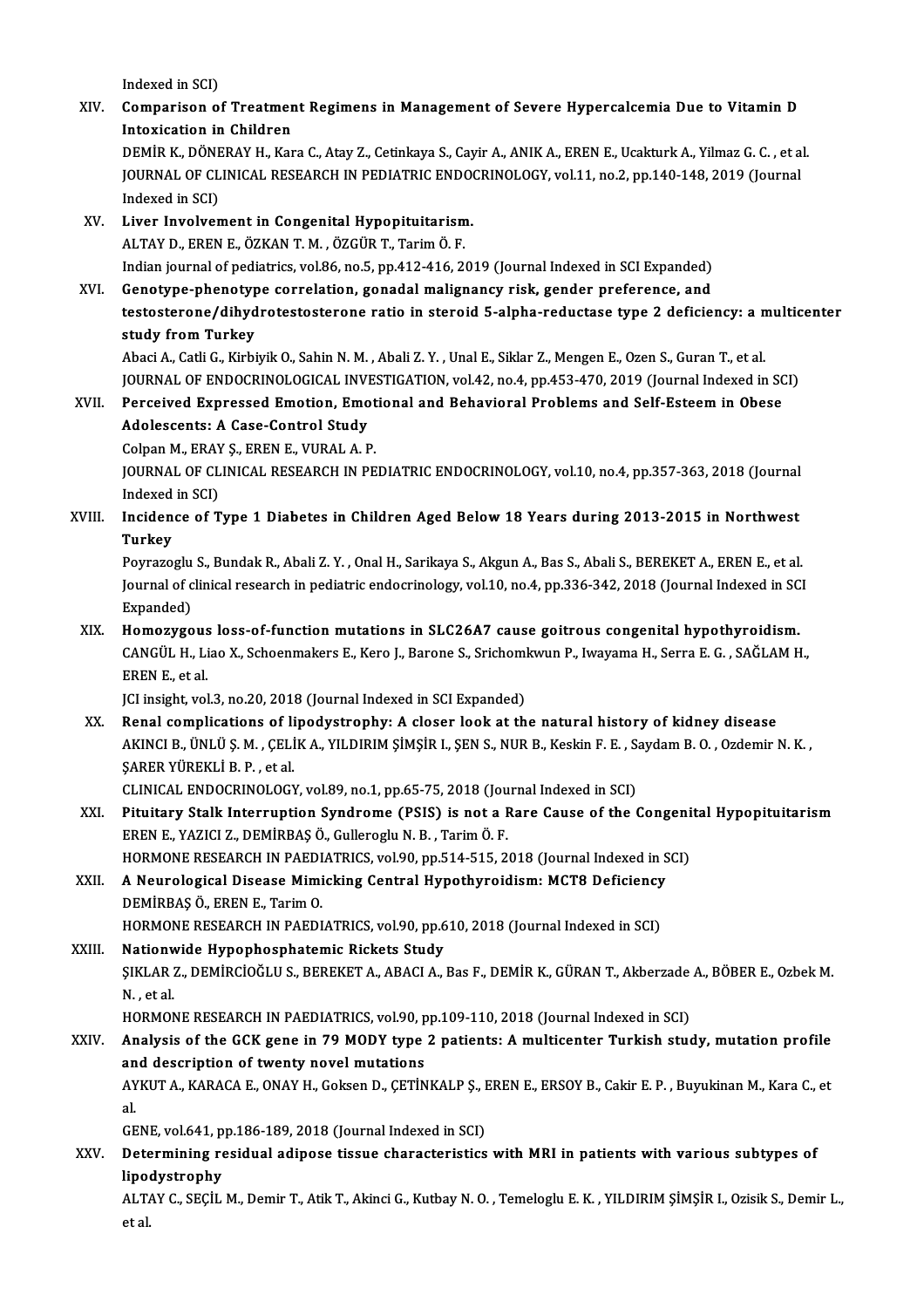DIAGNOSTIC AND INTERVENTIONAL RADIOLOGY, vol.23, no.6, pp.428-434, 2017 (Journal Indexed in SCI)<br>The Belationabin Between Bergeived Family Climate and Clysemis Centrel in Type 1 Dishetes

DIAGNOSTIC AND INTERVENTIONAL RADIOLOGY, vol.23, no.6, pp.428-434, 2017 (Journal Indexed in SCI)<br>XXVI. The Relationship Between Perceived Family Climate and Glycemic Control in Type 1 Diabetes DIAGNOSTIC AND INTERVENTIC<br>The Relationship Between Pe<br>Mellitus Adolescent Patients<br>Frau S. Hear H. N. Getinkaug F The Relationship Between Perceived Family Climate and Glycemic Control in Type 1 Diabetes<br>Mellitus Adolescent Patients<br>Eray S., Ucar H. N. , Cetinkaya F., EREN E., Vural P.

Mellitus Adolescent Patients<br>Eray Ş., Ucar H. N. , Cetinkaya F., EREN E., Vural P.<br>JOURNAL OF CLINICAL RESEARCH IN PEDIATRIC ENDOCRINOLOGY, vol.9, no.3, pp.253-259, 2017 (Journal<br>Indoved in SCD. Eray Ş., Ucar H.<br>JOURNAL OF CL<br>Indexed in SCI)<br>Effects of lang JOURNAL OF CLINICAL RESEARCH IN PEDIATRIC ENDOCRINOLOGY, vol.9, no.3, pp.253-259, 2017 (Journal<br>Indexed in SCI)<br>XXVII. Effects of long-term consumption of high fructose corn syrup containing peach nectar on body<br>weight gai

Indexed in SCI)<br>Effects of long-term consumption o<br>weight gain in sprague dawley rats<br>ÖZCAN SİNİP C. SINA S. Inan S. Bagda Effects of long-term consumption of high fructose corn syrup containing peach nectar on body<br>weight gain in sprague dawley rats<br>ÖZCAN SİNİR G., SUNA S., Inan S., Bagdas D., TAMER C. E. , ÇOPUR Ö. U. , SIĞIRLI D., SARANDÖL

**weight gain in<br>ÖZCAN SİNİR C<br>ERCAN İ., et al.**<br>EQOD SCIENCE ÖZCAN SİNİR G., SUNA S., Inan S., Bagdas D., TAMER C. E. , ÇOPUR Ö. U. , SIĞIRLI D., SARANDO<br>ERCAN İ., et al.<br>FOOD SCIENCE AND TECHNOLOGY, vol.37, no.2, pp.337-343, 2017 (Journal Indexed in SCI)<br>PHENOTYPIC, HOPMONAL, AND M

FOOD SCIENCE AND TECHNOLOGY, vol.37, no.2, pp.337-343, 2017 (Journal Indexed in SCI)

ERCAN İ., et al.<br>FOOD SCIENCE AND TECHNOLOGY, vol.37, no.2, pp.337-343, 2017 (Journal Indexed in SCI)<br>XXVIII. PHENOTYPIC, HORMONAL AND MOLECULAR GENETIC CHARACTERISTICS OF 5-ALPHA REDUCTASE<br>TYPE 2 DEFICIENCY PATIENTS: A MU PHENOTYPIC, HORMONAL AND MOLECULAR GENETIC CHARACTERISTICS OF 5-ALPHA REDUCTASE<br>TYPE 2 DEFICIENCY PATIENTS: A MULTICENTER STUDY FROM TURKEY<br>ABACI A., ÇATLI G., Kirbiyik O., Sahin N. M. , Abali Z. Y. , Unal E., ŞIKLAR Z., U

TYPE 2 DEFICIENCY PATIENTS: A MULTICENTER STUDY FROM TURKEY<br>ABACI A., ÇATLI G., Kirbiyik O., Sahin N. M. , Abali Z. Y. , Unal E., ŞIKLAR Z., Ucakturk E. M. , Ö.<br>HORMONE RESEARCH IN PAEDIATRICS, vol.88, pp.551-552, 2017 (Jo ABACI A., ÇATLI G., Kirbiyik O., Sahin N. M. , Abali Z. Y. , Unal E., ŞIKLAR Z., Ucakturk E. M. , ÖZEN S., GÜRAN<br>HORMONE RESEARCH IN PAEDIATRICS, vol.88, pp.551-552, 2017 (Journal Indexed in SCI)<br>XXIX. CLINICAL AND LABORAT

## HORMONE RESEARCH IN PAEDIATRICS, vol.88, pp.551-552, 2017 (Journal Indexed in SCI)<br>CLINICAL AND LABORATORY CHARACTERISTICS OF HYPERPROLACTINEMIC CHILDREN AND<br>ADOLESCENTS: NATIONAL SURVEY CLINICAL AND LABORATORY CHARACTERISTICS OF HYPERPROLACTINEMIC CHILDREN AND<br>ADOLESCENTS: NATIONAL SURVEY<br>EREN E., Ergur A. T. , İŞGÜVEN Ş. P. , Bitkin E. C. , BERBEROĞLU M., ŞIKLAR Z., Genens M., Doğan M., Yel S., Bas S., e

AD<br>ER<br>al. EREN E., Ergur A. T. , İŞGÜVEN Ş. P. , Bitkin E. C. , BERBEROĞLU M., ŞIKLAR Z., Genens M., Dc<br>al.<br>HORMONE RESEARCH IN PAEDIATRICS, vol.88, pp.313-314, 2017 (Journal Indexed in SCI)<br>Homonygous, Ala£EPro Mutation with V901,

HORMONE RESEARCH IN PAEDIATRICS, vol.88, pp.313-314, 2017 (Journal Indexed in SCI)

al.<br>HORMONE RESEARCH IN PAEDIATRICS, vol.88, pp.313-314, 2017 (Journal Indexed in SCI)<br>XXX. Homozygous Ala65Pro Mutation with V89L Polymorphism in SRD5A2 Deficiency<br>EREN E., EDGÜNLÜ T., Asut E., Celik S. K. Homozygous Ala65Pro Mutation with V89L Polymorphism in SRD5A2 Deficiency<br>EREN E., EDGÜNLÜ T., Asut E., Celik S. K.<br>JOURNAL OF CLINICAL RESEARCH IN PEDIATRIC ENDOCRINOLOGY, vol.8, no.2, pp.218-223, 2016 (Journal<br>Indexed in EREN E., EDGÜN<br>JOURNAL OF CL<br>Indexed in SCI)<br>The Etiology o

JOURNAL OF CLINICAL RESEARCH IN PEDIATRIC ENDOCRINOLOGY, vol.8, no.2, pp.218-223, 2016 (Journal<br>Indexed in SCI)<br>XXXI. The Etiology and Clinical Features of Non-CAH Gonadotropin-Independent Precocious Puberty: A<br>Multisentor Indexed in SCI)<br>The Etiology and Clinical Features of Non-CAH Gonadotropin-Independent Precocious Puberty: A<br>Multicenter Study

Atay Z., Yesilkaya E., Erdeve S. S. , DEMİRCİOĞLU S., AKIN L., EREN E., DÖĞER E., Aycan Z., Abali Z. Y. , AKINCI A., et<br>al. Mu<br>At:<br>al Atay Z., Yesilkaya E., Erdeve S. S. , DEMİRCİOĞLU S., AKIN L., EREN E., DÖĞER E., Aycan Z., Abali Z. Y. , AKINCI A., et<br>al.<br>JOURNAL OF CLINICAL ENDOCRINOLOGY & METABOLISM, vol.101, no.5, pp.1980-1988, 2016 (Journal Indexed

al<br>JOUR<br>SCI)<br>Anth JOURNAL OF CLINICAL ENDOCRINOLOGY & METABOLISM, vol.101, no.5, pp.1980-1988, 2016 (Journal Indexed i<br>SCI)<br>XXXII. Anthropometric findings from birth to adulthood and their relation with karyotpye distribution in<br>Turkich gir

SCI)<br>Anthropometric findings from birth to adulthood and their relation with karyotpye distribution in<br>Turkish girls with Turner syndrome. Anthropometric findings from birth to adulthood and their relation with karyotpye distribution in<br>Turkish girls with Turner syndrome.<br>Sari E., BEREKET A., Yesilkaya E., Bas F., Bundak R., Aydin B. K. , DARCAN Ş., Dundar B.

Turkish girls with Turner syndrome.<br>Sari E., BEREKET A., Yesilkaya E., Bas F., Bundak R., Aydin B. K. , DARCAN Ş., Dundar B., Buyukinan M., I<br>American journal of medical genetics. Part A, no.4, pp.942-8, 2016 (Journal Inde American journal of medical genetics. Part A, no.4, pp.942-8, 2016 (Journal Indexed in SCI Expanded)

- XXXIII. Mucormycosis and Type 1 Diabetes: A Case Report<br>EREN E., CELEBI S., Sali E., Topac T., Tarim Ö. F. Mucormycosis and Type 1 Diabetes: A Case Report<br>EREN E., ÇELEBİ S., Sali E., Topac T., Tarim Ö. F.<br>HORMONE RESEARCH IN PAEDIATRICS, vol.86, pp.234, 2016 (Journal Indexed in SCI)<br>Petrespective evoluation of pubertal develop EREN E., ÇELEBİ S., Sali E., Topac T., Tarim Ö. F.<br>HORMONE RESEARCH IN PAEDIATRICS, vol.86, pp.234, 2016 (Journal Indexed in SCI)<br>XXXIV. Retrospective evaluation of pubertal development and linear growth of girls with
- HORMONE RESEARCH IN PAEDIATRICS, vol.86, pp<br>Retrospective evaluation of pubertal develop<br>treated with oral and transdermal estrogen Retrospective evaluation of pubertal development<br>treated with oral and transdermal estrogen<br>Cakir E. D. P. , SAĞLAM H., EREN E., Ozgur T., TARIM Ö. F.<br>JOUPMAL OF PEDIATPIC ENDOCPINOLOCY & METAROLI treated with oral and transdermal estrogen<br>Cakir E. D. P. , SAĞLAM H., EREN E., Ozgur T., TARIM Ö. F.<br>JOURNAL OF PEDIATRIC ENDOCRINOLOGY & METABOLISM, vol.28, pp.1219-1226, 2015 (Journal Indexed in SCI)<br>Pediatric patients

### Cakir E. D. P., SAĞLAM H., EREN E., Ozgur T., TARIM Ö. F.<br>JOURNAL OF PEDIATRIC ENDOCRINOLOGY & METABOLISM, vol.28, pp.1219-1226, 2015 (Jour<br>XXXV. Pediatric patients with pheochromocytoma: Experience of a tertiary health ce FOURNAL OF PEDIATRIC ENDOCRINOLOGY & METABOLISM.<br>Pediatric patients with pheochromocytoma: Experien<br>EREN E., SAĞLAM H., Caliskan Y., KIRIŞTIOĞLU İ., Tarim Ö. F.<br>Pediatrics international : official journal of the Japan Pedi Pediatric patients with pheochromocytoma: Experience of a tertiary health center.<br>EREN E., SAĞLAM H., Caliskan Y., KIRIŞTIOĞLU İ., Tarim Ö. F.<br>Pediatrics international : official journal of the Japan Pediatric Society, vol EREN E., SAĞLAM H., Caliskan Y., KIRIŞTIOĞLU İ., Tarim Ö. F. Pediatrics international : official journal of the Japan Pediatric Society, vol.57, no.5, pp.875-9, 2015 (Journal<br>Indexed in SCI Expanded)<br>XXXVI. Growth curves for Turkish Girls with Turner Syndrome: Results of the Turkish

## Indexed in SCI<br>Growth curve<br>Study Group.<br>Derendeliler E Growth curves for Turkish Girls with Turner Syndrome: Results of the Turkish Turner Syndrome<br>Study Group.<br>Darendeliler F., Yesilkaya E., BEREKET A., Bas F., Bundak R., Sari E., Aydin B. K. , DARCAN Ş., Dundar B., Buyukinan

Study G<br>Darende<br>M., et al.<br>Journal Darendeliler F., Yesilkaya E., BEREKET A., Bas F., Bundak R., Sari E., Aydin B. K. , DARCAN Ş., Dundar B., Buyı<br>M., et al.<br>Journal of clinical research in pediatric endocrinology, vol.7, no.3, pp.183-91, 2015 (Journal Inde

M., et al.<br>Journal of<br>Expanded)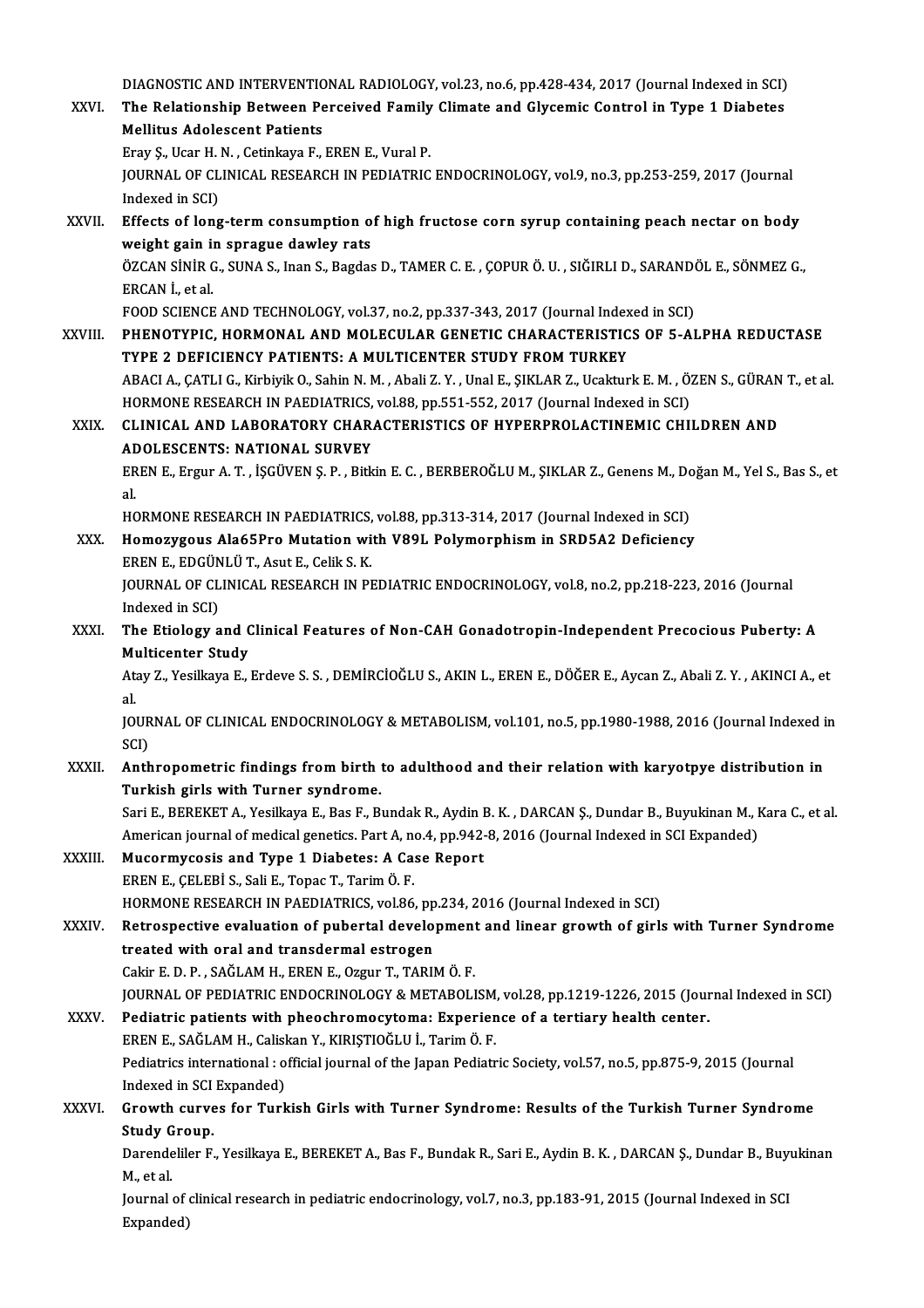| XXXVII.      | Turner syndrome and associated problems in Turkish children: a multicenter study.                                                   |
|--------------|-------------------------------------------------------------------------------------------------------------------------------------|
|              | Yesilkaya E., BEREKET A., Darendeliler F., Bas F., Poyrazoglu S., Aydin B. K., DARCAN Ş., Dundar B., Buyukinan M.,<br>Kara C, et al |
|              | Journal of clinical research in pediatric endocrinology, vol.7, no.1, pp.27-36, 2015 (Journal Indexed in SCI<br>Expanded)           |
| XXXVIII.     | GPR30 Gene Polymorphisms Are Associated with Gynecomastia Risk in Adolescents                                                       |
|              | Korkmaz H. A., Edgunlu T., EREN E., Demir K., Cakir E. D. P., Celik S. K., Ozkan B.                                                 |
|              | HORMONE RESEARCH IN PAEDIATRICS, vol.83, no.3, pp.177-182, 2015 (Journal Indexed in SCI)                                            |
| <b>XXXIX</b> | Transnasal Transsphenoidal Surgical Method in Pediatric Pituitary Adenomas.                                                         |
|              | TAŞKAPILIOĞLU M. Ö., YILMAZLAR S., EREN E., Tarim Ö. F., Guler T. M.                                                                |
|              | Pediatric neurosurgery, vol.50, no.3, pp.128-32, 2015 (Journal Indexed in SCI Expanded)                                             |
| XL.          | Assessment of Growth and Development in Children With Hepatitis B Positivity.                                                       |
|              | Sari T., Eren E., Koruk S. T.                                                                                                       |
|              | Gastroenterology research, vol.7, pp.131-136, 2014 (Journal Indexed in SCI Expanded)                                                |
| XLI.         | Loss-of-Function Mutations in PNPLA6 Encoding Neuropathy Target Esterase Underlie Pubertal                                          |
|              | Failure and Neurological Deficits in Gordon Holmes Syndrome                                                                         |
|              | TOPALOĞLU A.K., Lomniczi A., Kretzschmar D., Dissen G.A., KOTAN L.D., McArdle C.A., KOÇ A.F., Hamel B.C.,                           |
|              | Guclu M., Papatya E.D., et al.<br>JOURNAL OF CLINICAL ENDOCRINOLOGY & METABOLISM, vol.99, no.10, 2014 (Journal Indexed in SCI)      |
| XLII.        | An essential splice site mutation (c.317+1G>A) in the TSHR gene leads to severe thyroid                                             |
|              | dysgenesis.                                                                                                                         |
|              | Cangul H., SAĞLAM H., Saglam Y., EREN E., Dogan D., Kendall M., Tarim Ö. F., Maher E. R., Barrett T. G.                             |
|              | Journal of pediatric endocrinology & metabolism : JPEM, vol.27, pp.1021-5, 2014 (Journal Indexed in SCI                             |
|              | Expanded)                                                                                                                           |
| XLIII.       | Etiological evaluation of adolescents with primary amenorrhea.                                                                      |
|              | EREN E., SAĞLAM H., Cakir E. D. P., Tarim Ö. F.                                                                                     |
|              | Indian journal of pediatrics, vol.81, no.9, pp.861-5, 2014 (Journal Indexed in SCI Expanded)                                        |
| XLIV.        | Serum Paraoxonase/Arylesterase Activity and Oxidative Stress Status in Children with Metabolic                                      |
|              | Syndrome                                                                                                                            |
|              | EREN E., Abuhandan M., Solmaz A., Taskin A.                                                                                         |
|              | JOURNAL OF CLINICAL RESEARCH IN PEDIATRIC ENDOCRINOLOGY, vol.6, no.3, pp.163-168, 2014 (Journal                                     |
|              | Indexed in SCI)                                                                                                                     |
| XLV.         | Epicardial adiposity in children with obesity and metabolic syndrome.                                                               |
|              | Eren E., Koca B., Ture M., Guzel B.<br>Iranian journal of pediatrics, vol.24, pp.411-7, 2014 (Journal Indexed in SCI)               |
| XLVI.        | A deletion including exon 2 of the TSHR gene is associated with thyroid dysgenesis and severe                                       |
|              | congenital hypothyroidism.                                                                                                          |
|              | Cangul H., Schoenmakers N. A., SAĞLAM H., Doganlar D., Saglam Y., EREN E., Kendall M., Tarim Ö. F., Barrett T. G.,                  |
|              | Chatterjee K, et al.                                                                                                                |
|              | Journal of pediatric endocrinology & metabolism : JPEM, vol.27, pp.731-5, 2014 (Journal Indexed in SCI Expanded)                    |
| <b>XLVII</b> | Loss of Function Mutations in PNPLA6 Encoding Neuropathy Target Esterase Cause Pubertal Failure                                     |
|              | and Cerebellar Ataxia (Gordon Holmes Syndrome)                                                                                      |
|              | KOTAN L. D., Lomniczi A., Kretzschmar D., Dissen G. A., McArdle C. A., Koc F., Hamel B. C., Guclu M., Papatya E. D.,                |
|              | EREN E, et al.                                                                                                                      |
|              | ENDOCRINE REVIEWS, vol.35, no.3, 2014 (Journal Indexed in SCI)                                                                      |
| XLVIII.      | Genetic variants of estrogen beta and leptin receptors may cause gynecomastia in adolescent                                         |
|              | EREN E., EDGÜNLÜ T., Korkmaz H. A., Cakir E. D. P., Demir K., ÇETİN E. S., Celik S. K.                                              |
|              | GENE, vol.541, no.2, pp.101-106, 2014 (Journal Indexed in SCI)                                                                      |
| XLIX.        | Novel Fructose-1,6-bisphosphatase Gene Mutation in Two Siblings                                                                     |
|              | EREN E., Edgunlu T., Abuhandan M., Yetkin I.<br>DNA AND CELL BIOLOGY, vol.32, no.11, pp.635-639, 2013 (Journal Indexed in SCI)      |
|              |                                                                                                                                     |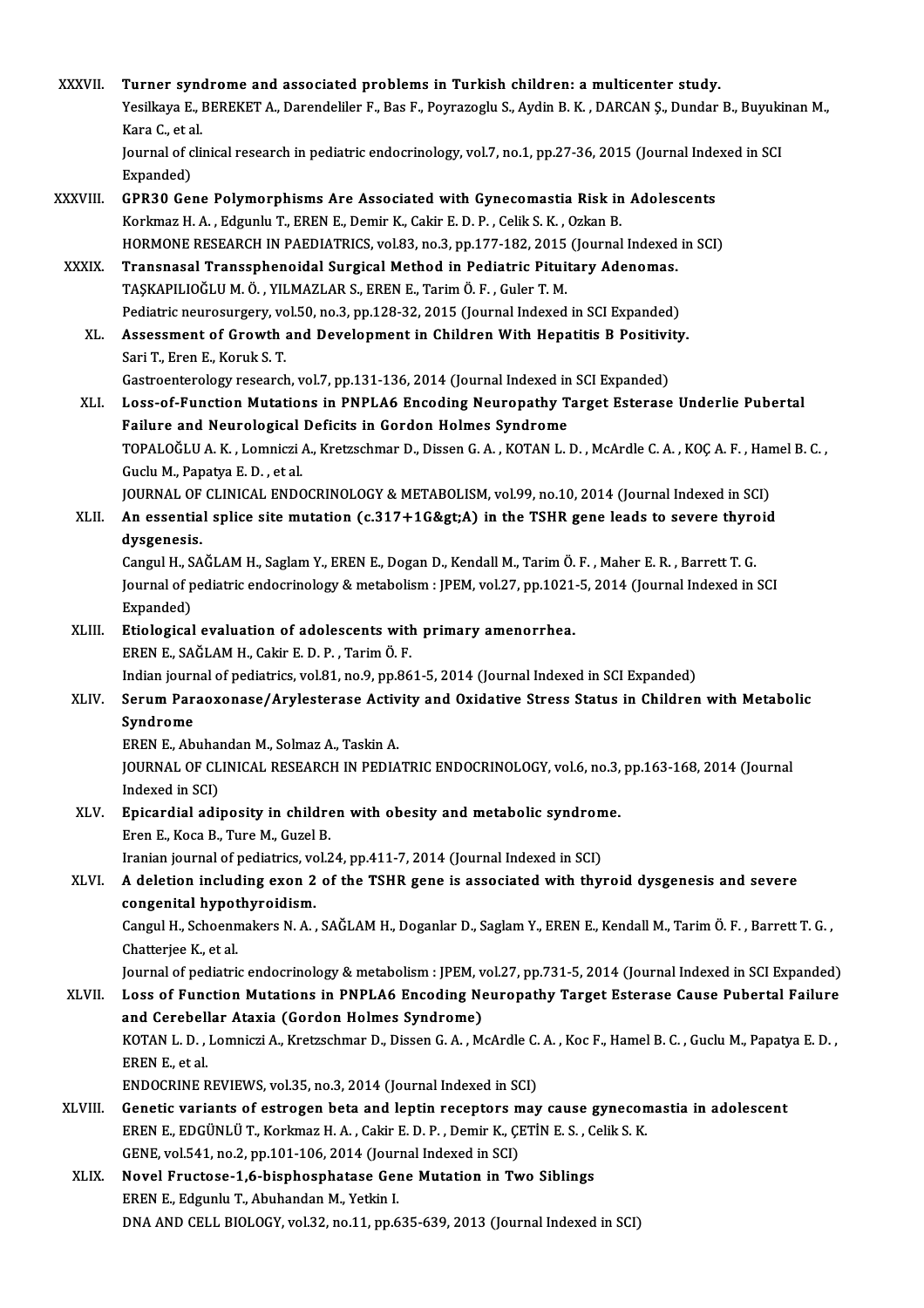- L. Evaluation of the endocrine functions in pediatric patients with cyanotic congenital heart disease Evaluation of the endocrine functions in pediatric<br>EREN E., Cakir E. D. P. , Bostan O., SAĞLAM H., Tarim Ö. F.<br>PIOMEDICAL PESEARCH INDIA vel 24 no 2 nn 211 215 Evaluation of the endocrine functions in pediatric patients with cyanotic cong<br>EREN E., Cakir E. D. P. , Bostan O., SAĞLAM H., Tarim Ö. F.<br>BIOMEDICAL RESEARCH-INDIA, vol.24, no.2, pp.211-215, 2013 (Journal Indexed in SCI)<br> EREN E., Cakir E. D. P., Bostan O., SAĞLAM H., Tarim Ö. F.<br>BIOMEDICAL RESEARCH-INDIA, vol.24, no.2, pp.211-215,<br>LI. Metformin intoxication in an adolescent<br>EREN E., Ture M., Almaz V., Bilgic T., Yildirim I., Gider T. BIOMEDICAL RESEARCH-INDIA, vol.24, no.2, pp.211-215, 2013 (Journal Indexed in SCI)
- Metformin intoxication in an adolescent<br>EREN E., Ture M., Almaz V., Bilgic T., Yildirim I., Gider T.<br>TURK PEDIATRI ARSIVI-TURKISH ARCHIVES OF PEDIATRICS, vol.47, no.4, pp.313-314, 2012 (Journal Indexed in<br>SCD EREN<br>TURI<br>SCI)<br>Assa TURK PEDIATRI ARSIVI-TURKISH ARCHIVES OF PEDIATRICS, vol.47, no.4, pp.313-314, 2012 (Journal Indexed<br>SCI)<br>LII. Association of infantile osteopetrosis and rickets: A case report İnfantil Osteopetrozis ve Rikets<br>Pirlikteliği
- SCI)<br>LII. Association of infantile osteopetrosis and rickets: A case report İnfantil Osteopetrozis ve Rikets<br>Birlikteliği: Olgu Sunumu

SancakY.,ÇakirD.,DenizAygünF.,ERENE.,TARIMÖ.F. ,ÇELEBİ S. Guncel Pediatri, vol.10, no.1, pp.40-43, 2012 (Journal Indexed in SCI Expanded)

- LIII. Testicular adrenal rest tumors in patients with congenital adrenal hyperplasia. Cakir E.D.P. ,Mutlu F.S. ,ERENE.,PasaA.O. ,SAĞLAMH.,TarimÖ.F. Testicular adrenal rest tumors in patients with congenital adrenal hyperplasia.<br>Cakir E. D. P. , Mutlu F. S. , EREN E., Pasa A. O. , SAĞLAM H., Tarim Ö. F.<br>Journal of clinical research in pediatric endocrinology, vol.4, no Cakir E. D. F<br>Journal of c<br>Expanded)<br>TSHP is th Journal of clinical research in pediatric endocrinology, vol.4, no.2, pp.94-100, 2012 (Journal Indexed<br>Expanded)<br>LIV. TSHR is the main causative locus in autosomal recessively inherited thyroid dysgenesis.<br>Cangul H. Avgan
- Expanded)<br>TSHR is the main causative locus in autosomal recessively inherited thyroid dysgenesis.<br>Cangul H., Aycan Z., SAĞLAM H., Forman J. R. , Cetinkaya S., Tarim Ö. F. , BÖBER E., Cesur Y., KURTOĞLU S.,<br>Perendelilar E. TSHR is the main c<br>Cangul H., Aycan Z., S<br>Darendeliler F., et al.<br>Journal of podiatric a Cangul H., Aycan Z., SAĞLAM H., Forman J. R. , Cetinkaya S., Tarim Ö. F. , BÖBER E., Cesur Y., KURTOĞLU S.,<br>Darendeliler F., et al.<br>Journal of pediatric endocrinology & metabolism : JPEM, vol.25, pp.419-26, 2012 (Journal I

Darendeliler F., et al.<br>Journal of pediatric endocrinology & metabolism : JPEM, vol.25, pp.419-26, 2012 (Journal Indexed in SCI<br>Expanded) Journal of pediatric endocrinology & metabolism : JPEM, vol.25, pp.419-26, 2012 (Journal Indexed in<br>Expanded)<br>LV. Resolution of Autoimmune Oophoritis after Thymectomy in a Myasthenia Gravis Patient<br>Colir E.D. B. Ordomir O.

- Expanded)<br>Resolution of Autoimmune Oophoritis after Thymectomy in <br>Cakir E. D. P. , Ozdemir O., EREN E., SAĞLAM H., Okan M., TARIM Ö. F.<br>JOUPMAL OF CLINICAL PESEARCH IN PEDIATRIC ENDOCPINOLOCY Resolution of Autoimmune Oophoritis after Thymectomy in a Myasthenia Gravis Patient<br>Cakir E. D. P. , Ozdemir O., EREN E., SAĞLAM H., Okan M., TARIM Ö. F.<br>JOURNAL OF CLINICAL RESEARCH IN PEDIATRIC ENDOCRINOLOGY, vol.3, no.4 Cakir E. D. P. , O.<br>JOURNAL OF CL<br>Indexed in SCI)<br>Evaluation of JOURNAL OF CLINICAL RESEARCH IN PEDIATRIC ENDOCRINOLOGY, vol.3, no.4, pp.212-215, 2011 (Journal<br>Indexed in SCI)<br>LVI. Evaluation of the patients with congenital hypothyroidism: Effect of the national screening program<br>Konje
- Indexed in SCI)<br>Evaluation of the patients with congenital hypothyroidism: Effect of the national scree<br>Konjenital Hipotiroidili Olgularin Değerlendirilmesi: Ulusal Tarama Programinin Etkisi<br>FREN E. SAČLAM H. Zongin A. Gil Evaluation of the patients with congenital hypothyroidism: Eff<br>Konjenital Hipotiroidili Olgularin Değerlendirilmesi: Ulusal Ta<br>EREN E., SAĞLAM H., Zengin A., Gül Y., ÇAKIR E. U. , ÖZGÜR T., Tarim O.<br>Cungel Pediatri vel 9, Konjenital Hipotiroidili Olgularin Değerlendirilmesi: Ulusal Tarama Programinin Etkisi<br>EREN E., SAĞLAM H., Zengin A., Gül Y., ÇAKIR E. U. , ÖZGÜR T., Tarim O.<br>Guncel Pediatri, vol.9, no.1, pp.28-33, 2011 (Journal Indexed i EREN E., SAĞLAM H., Zengin A., Gül Y., ÇAKIR E. U. , ÖZGÜR T., Tarim O.<br>Guncel Pediatri, vol.9, no.1, pp.28-33, 2011 (Journal Indexed in SCI Expanded)<br>LVII. Clinical course of hyperprolactinemia in children and adolescents
- Guncel Pediatri, vol.9, no.1, pp.28-33, 2011 (Journal Indexed in SCI E.<br>Clinical course of hyperprolactinemia in children and adoles<br>EREN E., Yapici S., Cakir E. D. P. , Ceylan L. A. , SAĞLAM H., Tarim Ö. F.<br>Journal of cli Clinical course of hyperprolactinemia in children and adolescents: a review of 21 cases.<br>EREN E., Yapici S., Cakir E. D. P. , Ceylan L. A. , SAĞLAM H., Tarim Ö. F.<br>Journal of clinical research in pediatric endocrinology, v EREN E., Yapici S., Cakir E. D. P. , Ceylan L. A. , SAĞLAM H., Tarim Ö. F.<br>Journal of clinical research in pediatric endocrinology, vol.3, no.2, pp.65-9, 2011 (Journal Indexed in SCI<br>Expanded) Journal of clinical research in pediatric endocrinology, vol.3, no.2, pp.65-9, 2011 (Journal Indexed in SCI<br>Expanded)<br>LVIII. Efficacy of biphosphonates in patients with osteogenesis imperfecta Osteogenezis imperfektalı<br>has
- Expanded)<br>Efficacy of biphosphonates in patie<br>hastalarda bifosfonatların etkinliği<br>EREN E. Sincar S. Cokir E. D. B. SAČLAI Efficacy of biphosphonates in patients with ost<br>hastalarda bifosfonatların etkinliği<br>EREN E., Sincar Ş., Cakir E. D. P. , SAĞLAM H., Tarim Ö.<br>Cungel Bedietri vel 9 no 2 nn 122 126 2011 (Journa hastalarda bifosfonatların etkinliği<br>EREN E., Sincar Ş., Cakir E. D. P. , SAĞLAM H., Tarim Ö.<br>Guncel Pediatri, vol.9, no.3, pp.122-126, 2011 (Journal Indexed in SCI Expanded)

- EREN E., Sincar Ş., Cakir E. D. P. , SAĞLAM H., Tarim Ö.<br>Guncel Pediatri, vol.9, no.3, pp.122-126, 2011 (Journal Indexed in SCI Expanded)<br>LIX. A retrospective evaluation of patients with rickets Riketsli olguların retr Ocak M., EREN E., Istanbullu K., SAĞLAM H.<br>Guncel Pediatri, vol.9, no.2, pp.75-78, 2011 (Journal Indexed in SCI Expanded) A retrospective evaluation of patients with rickets Riketsli olguların r<br>Ocak M., EREN E., Istanbullu K., SAĞLAM H.<br>Guncel Pediatri, vol.9, no.2, pp.75-78, 2011 (Journal Indexed in SCI Expanded)<br>The efficesy of alendronate
- LX. The efficacy of alendronate in children with secondary osteoporosis Sekonder osteoporozlu çocuklarda alendronat tedavisinin etkinliǧi The efficacy of alendronate in children with secondary osteoporosis S<br>çocuklarda alendronat tedavisinin etkinliği<br>SAĞLAM H., EREN E., Çakir E. D. P. , Özboyaci E., Özboyaci A., ÖZGÜR T., Tarim Ö.<br>Cungel Pediatri vel 8. no. çocuklarda alendronat tedavisinin etkinliği<br>SAĞLAM H., EREN E., Çakir E. D. P. , Özboyaci E., Özboyaci A., ÖZGÜR T., Tarim Ö<br>Guncel Pediatri, vol.8, no.3, pp.86-89, 2010 (Journal Indexed in SCI Expanded)<br>Novel TSHP mutatio Guncel Pediatri, vol.8, no.3, pp.86-89, 2010 (Journal Indexed in SCI Expanded)<br>LXI. Novel TSHR mutations in consanguineous families with congenital nongoitrous hypothyroidism.
- Guncel Pediatri, vol.8, no.3, pp.86-89, 2010 (Journal Indexed in SCI Expanded)<br>Novel TSHR mutations in consanguineous families with congenital nongoitrous hypothyroidism.<br>Cangul H., Morgan N. V. , Forman J. R. , SAĞLAM H., Nc<br>Ca<br>al. Cangul H., Morgan N. V. , Forman J. R. , SAĞLAM H., Aycan Z., Yakut T., Gulten T., Tarim Č<br>al.<br>Clinical endocrinology, vol.73, no.5, pp.671-7, 2010 (Journal Indexed in SCI Expanded)<br>Evaluation of consenitel beart diseases

al.<br>Clinical endocrinology, vol.73, no.5, pp.671-7, 2010 (Journal Indexed in SCI Expanded)<br>LXII. Evaluation of congenital heart diseases and thyroid abnormalities in children with Down syndrome<br>MUCLE, Alrawin G. EREN E. Ka Clinical endocrinology, vol.73, no.5, pp.671-7, 2010 (Journal Indexed in<br>Evaluation of congenital heart diseases and thyroid abnormali<br>MIHÇI E., Akcurin G., EREN E., Kardelen F., Akcurin S., KESER İ., Ertug H.<br>ANATOLIAN JO Evaluation of congenital heart diseases and thyroid abnormalities in children with De<br>MIHÇI E., Akcurin G., EREN E., Kardelen F., Akcurin S., KESER İ., Ertug H.<br>ANATOLIAN JOURNAL OF CARDIOLOGY, vol.10, no.5, pp.440-445, 20 MIHÇI E., Akcurin G., EREN E., Kardelen F., Akcurin S., KESER İ., Ertug H.<br>ANATOLIAN JOURNAL OF CARDIOLOGY, vol.10, no.5, pp.440-445, 2010 (Journal Indexed in SCI)<br>LXIII. Amniotic band syndrome associated with sacral m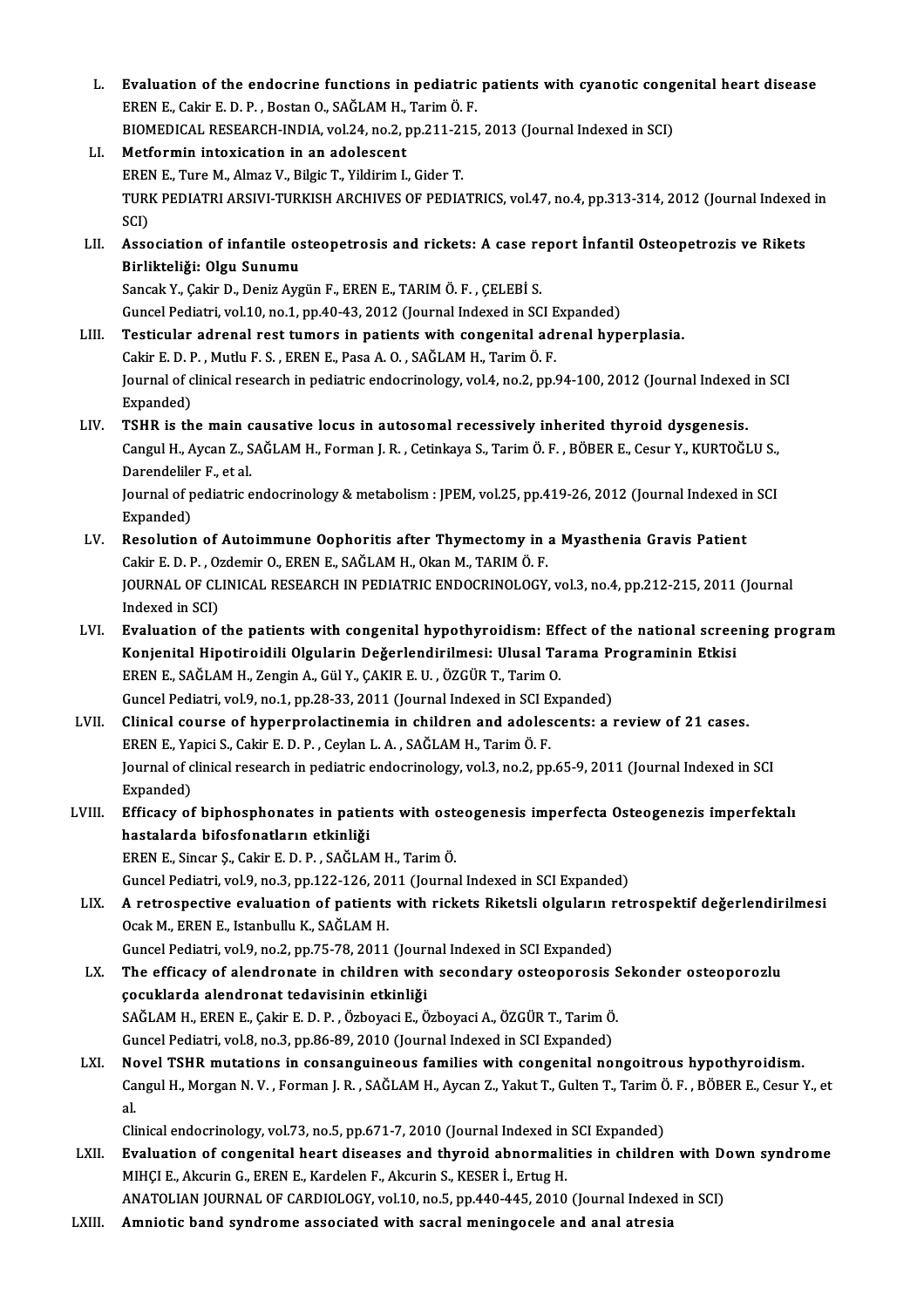|                | EREN E., Buyukyavuz I., Ayata A.                                                                                 |
|----------------|------------------------------------------------------------------------------------------------------------------|
|                | PEDIATRICS INTERNATIONAL, vol.52, no.3, pp.505-506, 2010 (Journal Indexed in SCI)                                |
| LXIV.          | Robinow syndrome Robinow sendromu                                                                                |
|                | GÖKALP G., EREN E., YAZICI Z., SAĞLAM H.                                                                         |
|                | Guncel Pediatri, vol.8, no.1, pp.44-47, 2010 (Journal Indexed in SCI Expanded)                                   |
| LXV.           | Factors influencing glycemic control in children with type 1 diabetes Tip 1 diyabetli çocuklarda                 |
|                | glisemik kontrolü etkileyen faktörler                                                                            |
|                | Çakir S., SAĞLAM H., ÖZGÜR T., EREN E., Tarim Ö.                                                                 |
|                | Guncel Pediatri, vol.8, no.1, pp.7-19, 2010 (Journal Indexed in SCI Expanded)                                    |
| LXVI.          | Acquired generalized lipodystrophy associated with autoimmune hepatitis and low serum C4 level.                  |
|                | Eren E., Özkan T. B., Çakır E. D. P., Sağlam H., Tarım Ö. F.                                                     |
|                | Journal of clinical research in pediatric endocrinology, vol.2, pp.39-42, 2010 (Journal Indexed in SCI Expanded) |
| LXVII.         | A Rare Cause of Precocious Puberty Hepatoblastoma                                                                |
|                | Eren E., Demirkaya M., Esra Deniz Ç., Sevinir B. B., Sağlam H., Tarım Ö. F.                                      |
|                | JOURNAL OF CLINICAL RESEARCH IN PEDIATRIC ENDOCRINOLOGY, vol.1, no.6, pp.281-283, 2009 (Journal                  |
|                | Indexed in SCI Expanded)                                                                                         |
| <b>LXVIII</b>  | Changes in hematologic parameters after second and third doses of measles immunization in                        |
|                | children Ikinci ve üçüncü kez kizamik aşisi yapilan çocuklarda hematolojik parametrelerin                        |
|                | değişimleri                                                                                                      |
|                | ÖRMECİ A. R., EREN E., Kaya S., Kişioğlu A. N.                                                                   |
|                | Guncel Pediatri, vol.7, no.1, pp.18-23, 2009 (Journal Indexed in SCI Expanded)                                   |
| LXIX.          | Abnormal MRI findings in a patient with persistent hyperinsulinemic hypoglycemia of infancy (PHHI)               |
|                | EREN E., Cakir E. D. P., SAĞLAM H., Tarim Ö. F.                                                                  |
|                | HORMONE RESEARCH, vol.72, pp.160, 2009 (Journal Indexed in SCI)                                                  |
| LXX.           | Comparison of the efficacy and safety of insulin glargine and insulin detemir with NPH insulin in                |
|                | children and adolescents with type 1 diabetes mellitus receiving intensive insulin therapy.                      |
|                | Dündar B.N., Dündar N., Eren E.                                                                                  |
|                | Journal of clinical research in pediatric endocrinology, vol.1, pp.181-7, 2009 (Journal Indexed in SCI Expanded) |
| LXXI.          | Efficiency of alendronate treatment in children with secondary osteoporosis                                      |
|                | EREN E., SAĞLAM H., Cakir E. D. P., Ozboyaci E., Ozboyaci A., Tarim Ö. F.                                        |
|                | HORMONE RESEARCH, vol.72, pp.222, 2009 (Journal Indexed in SCI)                                                  |
| <b>LXXII</b> . | The use of recombinant activated factor VII in the circumcision operation in the case of a congenital            |
|                | factor VII deficiency                                                                                            |
|                | Canatan D., EREN E., Ozguner I. F., Duman H., Eren C., Buyukyavuz I., Savas C.                                   |
|                | BLOOD COAGULATION & FIBRINOLYSIS, vol.18, no.4, pp.375-376, 2007 (Journal Indexed in SCI)                        |
| LXXIII.        | Hyperosmolar non-ketotic syndrome in a child associated with L-asparaginase and prednisolone                     |
|                | Dundar B., EREN E., Oktem F., Dundar N., Tunc B., Canatan D.                                                     |
|                | PEDIATRICS INTERNATIONAL, vol.49, no.2, pp.256-257, 2007 (Journal Indexed in SCI)                                |
| LXXIV.         | Long-term aspects of nodular gastritis in children                                                               |
|                | Akcam M., Artan R., Gelen T., Yilmaz A., EREN E., Uygun V., Cig H.                                               |
|                | PEDIATRICS INTERNATIONAL, vol 49, no 2, pp.220-225, 2007 (Journal Indexed in SCI)                                |
| <b>LXXV</b>    | Fluorosis and its hematological effects                                                                          |
|                | EREN E., Ozturk M., Mumcu E., Canatan D.                                                                         |
|                | TOXICOLOGY AND INDUSTRIAL HEALTH, vol.21, no.10, pp.255-258, 2005 (Journal Indexed in SCI)                       |
| <b>LXXVI</b>   | An unusual association of TAR syndrome with esophageal atresia: A variant?                                       |
|                | EREN E., Buyukyavus B., Ozguner I., Tunc B., SAVAŞ M. Ç.                                                         |
|                | PEDIATRIC HEMATOLOGY AND ONCOLOGY, vol.22, no.6, pp.499-505, 2005 (Journal Indexed in SCI)                       |
| LXXVII.        | Dietary L-arginine restores aspirin-induced endothelial dysfunction in rat aorta.                                |
|                | Bilgen I., Oner G., Eren E.                                                                                      |
|                | Archives of physiology and biochemistry, vol.111, pp.232-8, 2003 (Journal Indexed in SCI Expanded)               |
|                |                                                                                                                  |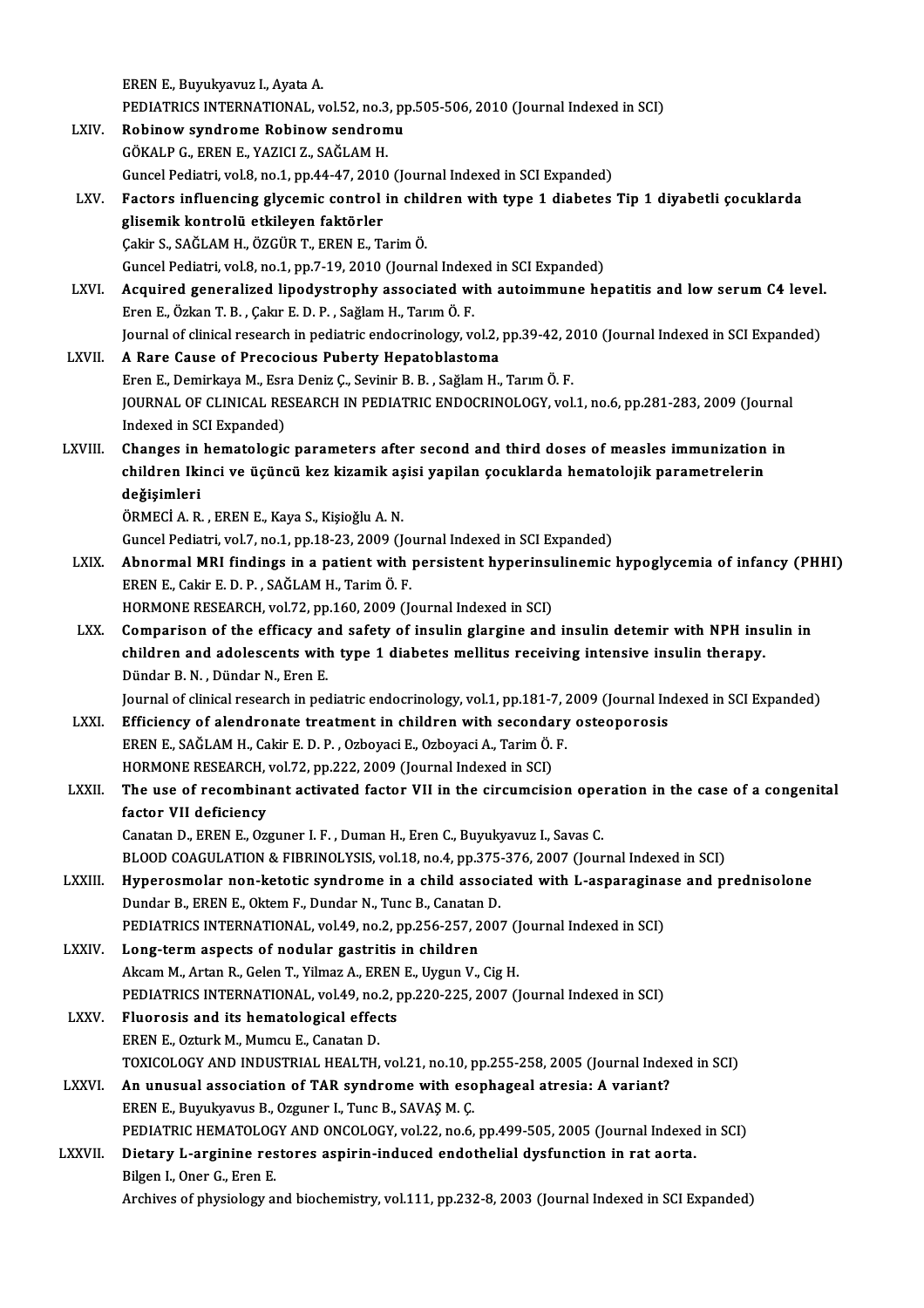- Articles Published in Other Journals rticles Published in Other Journals<br>I. ALGORITHMS FROM SYMPTOMS TO DIAGNOSIS IN CHILDREN, EXTENDED AND UPDATED 2nd ALGORITI<br>EDITION<br>CUE ROS EDITION<br>ÇİL E., BOSTAN Ö. M. , EREN E., UYSAL F. Clinical and Experimental Ocular Trauma and Infection, vol.3, no.2, pp.19, 2021 (Other Refereed National Journals) II. Psychomotor Delay in a Child with FGFR3 G380R Pathogenic Mutation Causing Achondroplasia Clinical and Experimental Ocular Trauma and Infection, vol.3, no.2, pp.19, 2021 (Other Refereed National<br>Psychomotor Delay in a Child with FGFR3 G380R Pathogenic Mutation Causing Achondropla<br>Ergoren M. C. , EREN E., Manara Psychomotor Delay in a Child with FGFR3 G380R Patho<br>Ergoren M. C. , EREN E., Manara E., Paolacci S., Tulay P., ÖZEMR<br>GLOBAL MEDICAL GENETICS, 2021 (Journal Indexed in ESCI)<br>Prevelance of sheeity in prepubertal and pubertal Ergoren M. C., EREN E., Manara E., Paolacci S., Tulay P., ÖZEMRİ SAĞ Ş., Bertelli M., Mocan G., TEMEL Ş. G<br>GLOBAL MEDICAL GENETICS, 2021 (Journal Indexed in ESCI)<br>III. Prevalence of obesity in prepubertal and pubertal with GLOBAL MEDICAL GENETICS, 2021 (Journal Indexed in ESCI)<br>Prevalence of obesity in prepubertal and pubertal with Ti<br>Ozkaya V., EREN E., Ozgen Ozkaya S., DENKBOY ÖNGEN Y.<br>DIABETOLOGY INTERNATIONAL, 2021 (Journal Indexed in ES III. Prevalence of obesity in prepubertal and pubertal with Turkish population type 1 diabetes IV. Evaluation of choroidal thickness in children with type 1 diabetes: the role of optical coherence tomography in diabetic retinopathy screening. ErmerakB.C. ,YalcinbayirO.,ErenE.,SobuE.,ErsevenC.,YucelA.A. Clinical pediatric endocrinology : case reports and clinical investigations : official journal of the Japanese Society Ermerak B. C. , Yalcinbayir O., Eren E., Sobu E., Erseven C., Yucel A. A.<br>Clinical pediatric endocrinology : case reports and clinical investigations : offic<br>for Pediatric Endocrinology, vol.30, pp.41-47, 2021 (Journal Ind V. The Efficiency of the Triple P Program for Parents of Children with Type-1 Diabetes ARKAN B., VURAL A. P., ERAY S., EREN E. for Pediatric Endocrinology, vol.30, pp.41<br>The Efficiency of the Triple P Progra<br>ARKAN B., VURAL A. P. , ERAY Ş., EREN E.<br>JOURNAL OF PEDIATRIC PESEARCH .vol.7 The Efficiency of the Triple P Program for Parents of Children with Type-1 Diabet<br>ARKAN B., VURAL A. P. , ERAY \$., EREN E.<br>JOURNAL OF PEDIATRIC RESEARCH, vol.7, no.4, pp.349-357, 2020 (Journal Indexed in ESCI)<br>Clinical and ARKAN B., VURAL A. P., ERAY Ş., EREN E.<br>JOURNAL OF PEDIATRIC RESEARCH, vol.7, no.4, pp.349-357, 2020 (Journal Indexed<br>VI. Clinical and Laboratory Follow up of Pediatric Craniopharyngioma Cases<br>Soby E. EREN E. SEVINIR B. B. JOURNAL OF PEDIATRIC RESEARCH, vol.7, no.4, pp.349-357, 2020 (<br>Clinical and Laboratory Follow up of Pediatric Craniophary<br>Sobu E., EREN E., SEVİNİR B. B. , TAŞKAPILIOĞLU M. Ö. , TARIM Ö. F.<br>CUNCEL PEDIATRI JOURNAL OF CURRE Clinical and Laboratory Follow up of Pediatric Craniopharyngioma Cases<br>Sobu E., EREN E., SEVINIR B. B. , TAŞKAPILIOĞLU M. Ö. , TARIM Ö. F.<br>GUNCEL PEDIATRI-JOURNAL OF CURRENT PEDIATRICS, vol.18, no.3, pp.403-410, 2020 (Jour Sobu E., EREN E., SEVİNİR B. B. , TAŞKAPILIOĞLU M. Ö. , TARIM Ö. F.<br>GUNCEL PEDIATRI-JOURNAL OF CURRENT PEDIATRICS, vol.18, no.3, pp.403-410, 2020 (J<br>VII. Cocukluk Çağı Kraniyofaringiyoma Olgularının Klinik ve Laboratuvar B GUNCEL PEDIATRI-JOURNAL OF CURRENT PEDIATRICS, vol.1<br>Çocukluk Çağı Kraniyofaringiyoma Olgularının Klinik v<br>Söbü E., Eren E., Sevinir B. B., Taşkapılıoğlu M. Ö., Tarım Ö. F.<br>CÜNCEL PEDIATRI vol.19, no.2, np.403,410,2020 (Re Çocukluk Çağı Kraniyofaringiyoma Olgularının Klinik ve Laboratuvar Bulguları<br>Söbü E., Eren E., Sevinir B. B. , Taşkapılıoğlu M. Ö. , Tarım Ö. F.<br>GÜNCEL PEDİATRİ, vol.18, no.3, pp.403-410, 2020 (Refereed Journals of Other I Söbü E., Eren E., Sevinir B. B. , Taşkapılıoğlu M. Ö. , Tarım Ö. F.<br>GÜNCEL PEDİATRİ, vol.18, no.3, pp.403-410, 2020 (Refereed Journals of Other Institutions)<br>VIII. İdiyopatik Hipogonadotropik Hipogonadizme Neden Olan GNRH1 GÜNCEL PEDİATRİ, ve<br>İdiyopatik Hipogon<br>Genetik İncelemesi<br>KOTAN CEDİK L. D. L İdiyopatik Hipogonadotropik Hipogonadizme Neden Olan GNRH1 c.99de<br>Genetik İncelemesi<br>KOTAN GEDİK L. D. , EREN E., TURAN İ., MENGEN E., YÜKSEL B., TOPALOĞLU A. K.<br>International journal of advances in engineering and nure sc International journal of advances in engineering and pure sciences (Online), vol.32, no.1, pp.73-78, 2020 (Other Refereed National Journals) KOTAN GEDIK L. D. , EREN E.<br>International journal of adva<br>Refereed National Journals)<br>Effect of evnerimentally i International journal of advances in engineering and pure sciences (Online), vol.32, no.1, pp.73-78, 2020 (Oth<br>Refereed National Journals)<br>IX. Effect of experimentally induced hypothyroidism during gestation period on acti Refereed National Journals)<br>Effect of experimentally induced hypothyroidism during<br>neurotrophic factor (ADNF) in newborn rat brain tissue<br>CESUB G, EREN E, EREN E, ERGIN K, EK B, O, VU DIZ V, SIRINV Effect of experimentally induced hypothyroidism during gestation period on activity<br>neurotrophic factor (ADNF) in newborn rat brain tissue<br>CESUR G., EREN E., EREN E., ERGİN K., EKR.O. , YILDIZ Y., ŞİRİNYILDIZ F., Balci U. neurotrophic factor (ADNF) in newborn rat brain tissue<br>CESUR G., EREN E., EREN E., ERGİN K., EK R. O. , YILDIZ Y., ŞİRİNYILDIZ F., Balci U. G. , ÖNGEL K.<br>HORMONE MOLECULAR BIOLOGY AND CLINICAL INVESTIGATION, vol.36, no.3, CESUR G., EREN E., EREN E., ERGIN K., EK R. O. , YILDIZ Y., ŞIRINYILDIZ F., Balci U. G. , ÖNGEL K.<br>HORMONE MOLECULAR BIOLOGY AND CLINICAL INVESTIGATION, vol.36, no.3, 2018 (Journal Indexed in ESCI)<br>X. Flash Glucose Monitor
	- HORMONE MOLECU<br>Flash Glucose Mo:<br>EREN E., Tarim Ö. F.<br>CUNCEL BEDLATPLI Flash Glucose Monitoring Experiences of the Families of the Patient with Type 1 Diabetes Mellitus<br>EREN E., Tarim Ö. F.<br>GUNCEL PEDIATRI-JOURNAL OF CURRENT PEDIATRICS, vol.15, no.3, pp.52-59, 2017 (Journal Indexed in ESCI)<br>D
	- EREN E., Tarim Ö. F.<br>GUNCEL PEDIATRI-JOURNAL OF CURRENT PEDIATRICS, vol.1!<br>XI. Does Growth Hormone Treatment Advance Bone Age?<br>Seli E. SAČLAM U. EREN E. Tarim Ö. F. GUNCEL PEDIATRI-JOURNAL OF CURRI<br>Does Growth Hormone Treatment<br>Sali E., SAĞLAM H., EREN E., Tarim Ö. F.<br>CUNCEL PEDIATRI JOURNAL OF CURRI XI. Does Growth Hormone Treatment Advance Bone Age?<br>Sali E., SAĞLAM H., EREN E., Tarim Ö. F.<br>GUNCEL PEDIATRI-JOURNAL OF CURRENT PEDIATRICS, vol.15, no.2, pp.42-49, 2017 (Journal Indexed in ESCI)
- Sali E., SAĞLAM H., EREN E., Tarim Ö. F.<br>GUNCEL PEDIATRI-JOURNAL OF CURRENT PEDIATRICS, vol.15, no.2, pp.42-49, 2017 (Journal St. 2017)<br>XII. Retrospective Evaluation of Patients Diagnosed with Osteogenesis Imperfecta GUNCEL PEDIATRI-JOURNAL OF CURRENT PE<br>Retrospective Evaluation of Patients Dia<sub>l</sub><br>ASLAN M. T. , EREN E., SAĞLAM H., Tarim Ö. F.<br>CUNCEL PEDIATRI JOURNAL OF CURRENT PE Retrospective Evaluation of Patients Diagnosed with Osteogenesis Imperfecta<br>ASLAN M. T. , EREN E., SAĞLAM H., Tarim Ö. F.<br>GUNCEL PEDIATRI-JOURNAL OF CURRENT PEDIATRICS, vol.15, no.1, pp.1-5, 2017 (Journal Indexed in ESCI)<br> ASLAN M. T. , EREN E., SAĞLAM H., Tarim Ö. F.<br>GUNCEL PEDIATRI-JOURNAL OF CURRENT PEDIATRICS, vol.15, no.1, pp.1-5, 2017 (Journal Indexed in ESCI)<br>XIII. Evaluation of children presenting with diabetic ketoacidosis Diyab

## GUNCEL PEDIATRI-JOURNAL ON<br>Evaluation of children prese<br>olguların değerlendirilmesi<br>Komney E. SAČLAM H. Tarim Evaluation of children presenti:<br>olguların değerlendirilmesi<br>Koyuncu E., SAĞLAM H., Tarim Ö. F.<br>Cuncel Bediatri vel 14, no 3, np 116

```
olguların değerlendirilmesi<br>Koyuncu E., SAĞLAM H., Tarim Ö. F.<br>Guncel Pediatri, vol.14, no.3, pp.116-123, 2016 (Refereed Journals of Other Institutions)
```
XIV. Results of Thyroid Function Tests in Premature Infants

Dogan P., Bagci O., Koksal N., ÖZKAN H., Varal I. G., EREN E., Canbolat C., SAĞLAM H. GUNCEL PEDIATRI-JOURNAL OF CURRENT PEDIATRICS, vol.14, no.1, pp.10-17, 2016 (Journal Indexed in ESCI)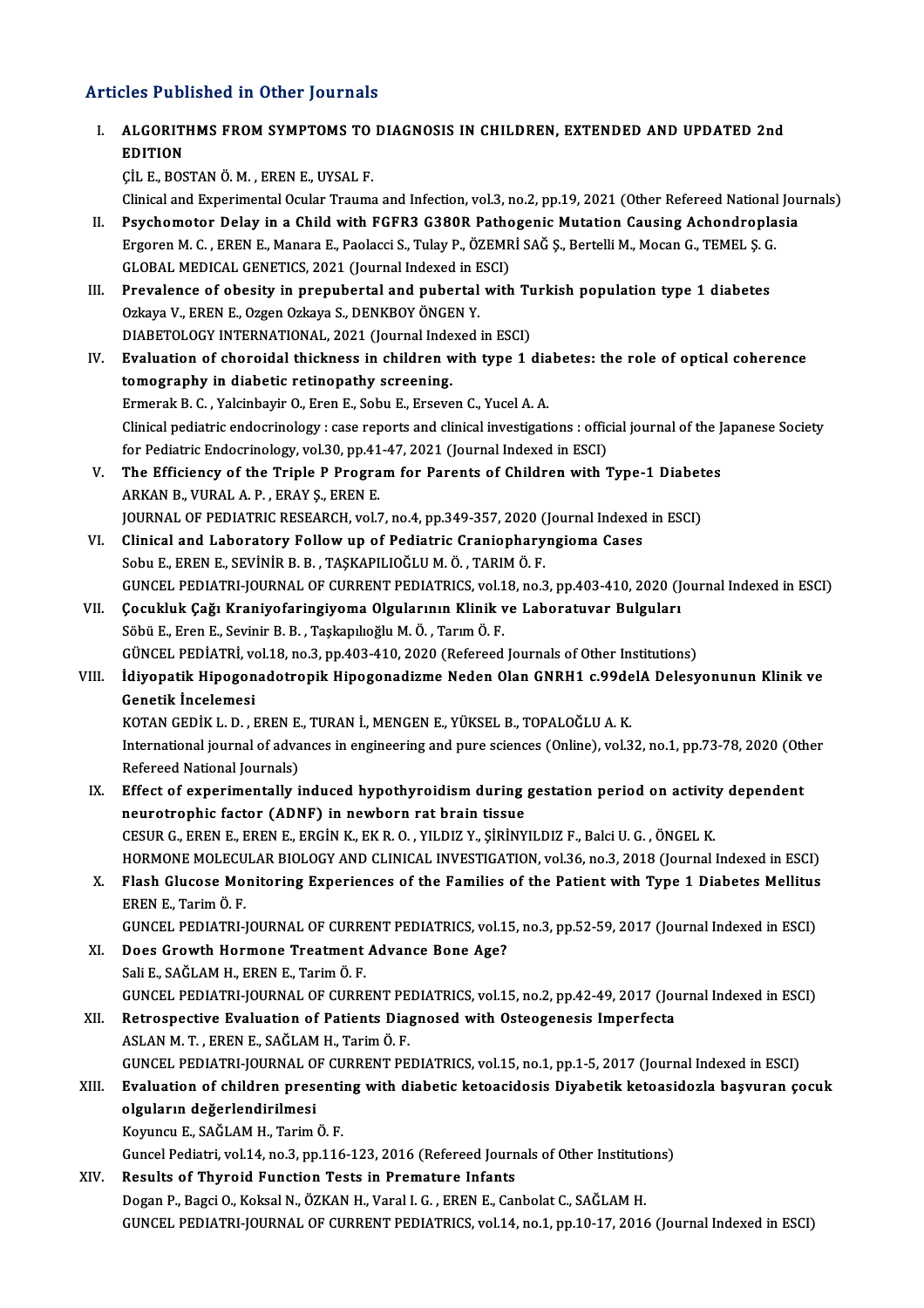| XV.    | Alström Sendromu                                                                                                                                                                                     |
|--------|------------------------------------------------------------------------------------------------------------------------------------------------------------------------------------------------------|
|        | SÖBÜ E., EREN E., SAĞLAM H., TARIM Ö. F.                                                                                                                                                             |
|        | Turkiye Klinikleri J Case Rep, vol.24, no.2, pp.34-37, 2016 (Other Refereed National Journals)                                                                                                       |
| XVI.   | A Treatable Cause of Cardiomyopathy: Vitamin D Deficiency                                                                                                                                            |
|        | EREN E., Abuhandan M., Guzel B., Koca B., BAŞPINAR O.                                                                                                                                                |
|        | GUNCEL PEDIATRI-JOURNAL OF CURRENT PEDIATRICS, vol.13, no.2, pp.143-146, 2015 (Journal Indexed in ESCI)                                                                                              |
| XVII.  | Association of Infantile Osteopetrosis and Rickets: A Case Report                                                                                                                                    |
|        | Sancak Y., Cakir D., AYGÜN F. D., EREN E., TARIM Ö. F., ÇELEBİ S.                                                                                                                                    |
|        | GUNCEL PEDIATRI-JOURNAL OF CURRENT PEDIATRICS, vol.10, no.1, pp.40-43, 2012 (Journal Indexed in ESCI)                                                                                                |
| XVIII. | Efficacy of Biphosphonates in Patients with Osteogenesis Imperfecta                                                                                                                                  |
|        | EREN E., Sincar S., Cakir E. D. P., SAĞLAM H., TARIM Ö. F.                                                                                                                                           |
|        | GUNCEL PEDIATRI-JOURNAL OF CURRENT PEDIATRICS, vol.9, no.3, pp.122-126, 2011 (Journal Indexed in ESCI)                                                                                               |
| XIX.   | A Retrospective Evaluation of Patients with Rickets                                                                                                                                                  |
|        | Ocak M., EREN E., Istanbullu K., SAĞLAM H.                                                                                                                                                           |
|        | GUNCEL PEDIATRI-JOURNAL OF CURRENT PEDIATRICS, vol.9, no.2, pp.75-78, 2011 (Journal Indexed in ESCI)                                                                                                 |
| XX.    | Evaluation of the Patients with Congenital Hypothyroidism: Effect of the National Screening Program                                                                                                  |
|        | EREN E., SAĞLAM H., Zengin A., Gul Y., ÇAKIR E. U., ÖZGÜR T., TARIM Ö. F.                                                                                                                            |
|        | GUNCEL PEDIATRI-JOURNAL OF CURRENT PEDIATRICS, vol.9, no.1, pp.28-33, 2011 (Journal Indexed in ESCI)                                                                                                 |
| XXI.   | The Efficacy of Alendronate in Children with Secondary Osteoporosis                                                                                                                                  |
|        | SAĞLAM H., EREN E., Cakir E. D. P., Ozboyaci E., Ozboyaci A., ÖZGÜR T., TARIM Ö. F.                                                                                                                  |
|        | GUNCEL PEDIATRI-JOURNAL OF CURRENT PEDIATRICS, vol.8, no.3, pp.86-89, 2010 (Journal Indexed in ESCI)                                                                                                 |
| XXII.  | Factors Influencing Glycemic Control in Children with Type 1 Diabetes                                                                                                                                |
|        | Cakir S., SAĞLAM H., ÖZGÜR T., EREN E., TARIM Ö. F.                                                                                                                                                  |
|        | GUNCEL PEDIATRI-JOURNAL OF CURRENT PEDIATRICS, vol.8, no.1, pp.7-19, 2010 (Journal Indexed in ESCI)                                                                                                  |
| XXIII. | <b>Robinow Syndrome</b>                                                                                                                                                                              |
|        | GÖKALP G., EREN E., YAZICI Z., SAĞLAM H.                                                                                                                                                             |
|        | GUNCEL PEDIATRI-JOURNAL OF CURRENT PEDIATRICS, vol.8, no.1, pp.44-47, 2010 (Journal Indexed in ESCI)                                                                                                 |
| XXIV.  | Changes in Hematologic Parameters After Second and Third Doses of Measles Immunization in                                                                                                            |
|        | Children                                                                                                                                                                                             |
|        | Ormeci A. R., Eren E., Kaya S., Kisioglu A. N.                                                                                                                                                       |
|        | GUNCEL PEDIATRI-JOURNAL OF CURRENT PEDIATRICS, vol.7, no.1, pp.18-23, 2009 (Journal Indexed in ESCI)                                                                                                 |
| XXV    | Clinical and Laboratory Characteristics of the Children with Diabetic Ketoacidosis                                                                                                                   |
|        | SAĞLAM H., EREN E., Cakir E. D., Yuce N., Yildiz N., Cakir S., ÖZGÜR T., Tanm O.                                                                                                                     |
|        | GUNCEL PEDIATRI-JOURNAL OF CURRENT PEDIATRICS, vol.6, no.3, pp.94-98, 2008 (Journal Indexed in ESCI)                                                                                                 |
| XXVI.  | Retinitis Pigmentosa in Childhood: A Case Report                                                                                                                                                     |
|        | EREN E., Tig U. F., Kendir F., Ayata A.                                                                                                                                                              |
|        | GUNCEL PEDIATRI-JOURNAL OF CURRENT PEDIATRICS, vol.6, no.1, pp.43-46, 2008 (Journal Indexed in ESCI)<br>Determination of the mean age at menarche and factors affecting menarche in girls in Isparta |
| XXVII. | Dundar B., Anil H., Akyol P., Eren E., Dundar N.                                                                                                                                                     |
|        | TURK PEDIATRI ARSIVI-TURKISH ARCHIVES OF PEDIATRICS, vol.43, no.2, pp.50-54, 2008 (Journal Indexed in                                                                                                |
|        | ESCI)                                                                                                                                                                                                |
|        |                                                                                                                                                                                                      |

### Books&Book Chapters

- I. Çocuk Endokrinolojisi ve Diyabet to & Doon anapters<br>Cocuk Endokrinolojisi ve Diyabet<br>DARENDELİLER F. F. , AYCAN Z., ÖZEN S., KARA C., EREN E.<br>İstanbul Tın Kitanevi, İstanbul, 2021 Çocuk Endokrinolojisi ve Diyabe<br>DARENDELİLER F. F. , AYCAN Z., ÖZE<br>İstanbul Tıp Kitapevi, İstanbul, 2021<br>Cosuklanda Bulgudan Tanıya Alg DARENDELİLER F. F., AYCAN Z., ÖZEN S., KARA<br>İstanbul Tıp Kitapevi, İstanbul, 2021<br>II. Cocuklarda Bulgudan Tanıya Algoritmalar<br>CU E. POSTAN Ö.M., EREN E. UYSAL E
- İstanbul Tıp Kitapevi, İstanbul, 2021<br>Çocuklarda Bulgudan Tanıya Algori<br>ÇİL E., BOSTAN Ö.M. , EREN E., UYSAL F.<br>İstanbul Tın Kitabevi, İstanbul 2021 Çocuklarda Bulgudan Tanıya Al<sub>i</sub><br>ÇİL E., BOSTAN Ö. M. , EREN E., UYS*l*<br>İstanbul Tıp Kitabevi, İstanbul, 2021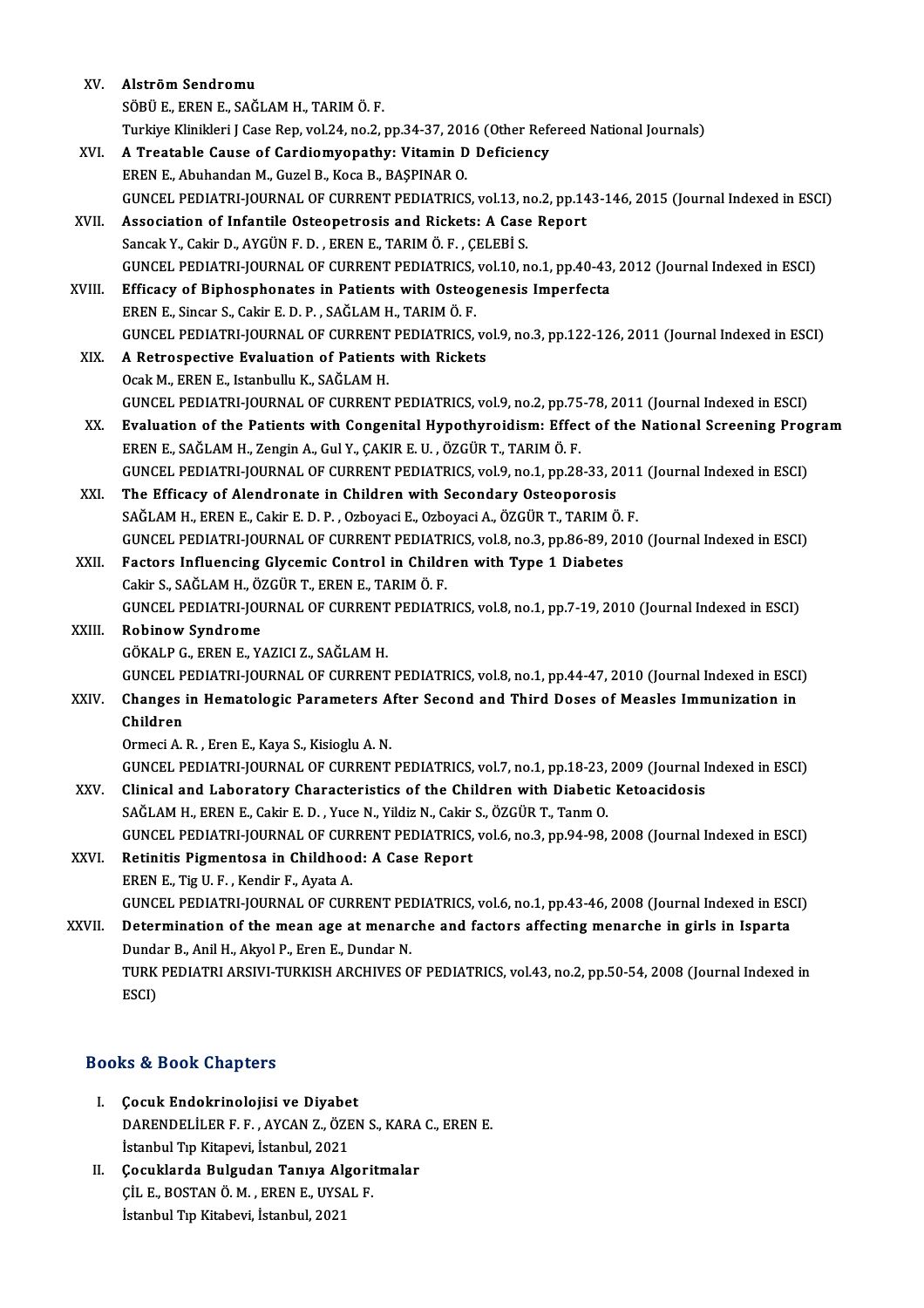| Ш.    | Sürekli Glukoz İzlem Sistemleri                                                                                     |
|-------|---------------------------------------------------------------------------------------------------------------------|
|       | YEŞİLTEPE MUTLU R. G., EREN E.                                                                                      |
|       | in: Çocuk Endokrinolojisi ve Diyabet, Darendeliler Feyza, Aycan Zehra, Kara Cengiz, Özen Samim, Eren Erdal,         |
|       | Editor, İstanbul Tıp Kitabevleri, İstanbul, pp.1440-1445, 2021                                                      |
| IV.   | Endokrin Bozucular ve Adrenal                                                                                       |
|       | DENKBOY ÖNGEN Y., EREN E.                                                                                           |
|       | in: Endokrin Bozucular, Ömer Tarım, Editor, Türkiye Klinikleri Pediatri Dergisi, İstanbul, pp.44-49, 2021           |
| V.    | Çocuk ve Adölesanlarda Hİperprolaktinemi                                                                            |
|       | <b>EREN E</b>                                                                                                       |
|       | in: Çocuk Endokrinolojisi ve Diyabet, Darendeliler Feyza, Aycan Zehra, Kara Cengiz, Özen Samim, Eren Erdal,         |
|       | Editor, İstanbul Tıp Kitabevleri, İstanbul, pp.497, 2021                                                            |
| VI.   | Çocuk Endokrinolojisinde Teletıp - Teletıbbın Tarhçesi                                                              |
|       | EREN E, DENKBOY ÖNGEN Y.                                                                                            |
|       | in: Türkiye Klinikleri Çocuk Endokrinolojisi, Arslanoğlu İlknur, Editor, Ortadoğu Reklam Tanıtım Yayıncılık Turizm  |
|       | Eğitim İnşaat Sanayi ve Ticaret A.Ş., İstanbul, pp.1-4, 2021                                                        |
| VII.  | ÇOCUKLUK ÇAĞINDA TİP 1 DIŞINDAKİ DİYABETLERİNYÖNETİM                                                                |
|       | AKINCI A., DÜNDAR B. N., KESKİN M., EREN E., ÇAYIR A., HALİLOĞLU B.                                                 |
|       | in: ÇOCUKLUK ÇAĞI DİYABETİ EĞİTİMCİ REHBERİ, Zehra Aycan, Editor, ALBAN TANITIM, Ankara, pp.124-136,                |
|       | 2020                                                                                                                |
| VIII. | ÇOCUKLARDA BULGUDAN TANIYA ALGORİTMALAR                                                                             |
|       | Çil E. (Editor), Bostan Ö. M. (Editor), Eren E. (Editor), Uysal F. (Editor)                                         |
|       | İstanbul Tıp Kitabevleri, İstanbul, 2019                                                                            |
| IX.   | GENIŞLETILMIŞ VE GÜNCELLENMIŞ ÇOCUKLARDA ÖYKÜ ALMA VE FIZIK MUAYENE                                                 |
|       | Çil E. (Editor), Bostan Ö. M. (Editor), Eren E. (Editor)                                                            |
|       | Nobel Tıp Kitapevi, İstanbul, 2019                                                                                  |
| X.    | Boy Kısalığı                                                                                                        |
|       | <b>EREN E</b>                                                                                                       |
|       | in: Çocuklarda Bulgudan Tanıya Algoritmalar, Ergün Çil, Özlem M. Bostan, Erdal Eren, Fahrettin Uysal, Editor,       |
|       | istanbul Tip Kitabevleri, İstanbul, pp.89-91, 2019                                                                  |
| XI.   | Çocukluk Çağında Diyabet                                                                                            |
|       | <b>EREN E</b>                                                                                                       |
|       | in: BÜTÜNCÜL TIP (Birinci Basamakta ve Aile Hekimliğinde Güncel Tanı-Tedavi), Aydın Çifci, Adem ÖZKARA, Serkan      |
|       | TURSUN, Bulut DEMİREL, Murat KEKİLLİ, Editor, Ankara Nobel Tıp Kitapevi, Ankara, pp.2045-2048, 2019                 |
| XII.  | Obezite ve Nörolojik Bozukluklar                                                                                    |
|       | EREN E                                                                                                              |
|       | in: Çocuk ve Ergenlerde Obezite, Ayşehan Akıncı, Ayşın Uçkun-Kitapçı, Editor, Buluş Tasarım ve Matbaacılık, Ankara, |
|       | pp.229-234, 2018                                                                                                    |
| XIII. | Neonatal diyabet                                                                                                    |
|       | EREN E                                                                                                              |
|       | in: Çocukluk Çağı Diyabeti Tanı ve Tedavi Rehberi, Zehra Aycan, Editor, Buluş Tasarım ve Matbaacılık, Ankara,       |
|       | pp 167-176, 2018                                                                                                    |
| XIV.  | Büyümenin değerlendirilmesi<br>TARIM Ö F , EREN E                                                                   |
|       | in: Çocuklarda Öykü Alma ve Fizik Muayene, Ergün Çil, Özlem M. Bostan, Erdal Eren, Editor, Nobel Tıp Kitabevleri,   |
|       | İstanbul, pp 21-32, 2017                                                                                            |
| XV.   | Ergen Muayenesi                                                                                                     |
|       | TARIM Ö F, EREN E.                                                                                                  |
|       | in: Çocuklarda Öykü ALma ve Fizik Muayene, Ergün Çil, Özlem M. Bostan, Erdal Eren, Editor, Nobel Tıp Kitabevleri,   |
|       | İstanbul, pp.223-228, 2017                                                                                          |
| XVI.  | ÇOCUKLARDA ÖYKÜ ALMA VE FİZİK MUAYENE                                                                               |
|       | Çil E. (Editor), Bostan Ö. M. (Editor), Eren E. (Editor)                                                            |
|       |                                                                                                                     |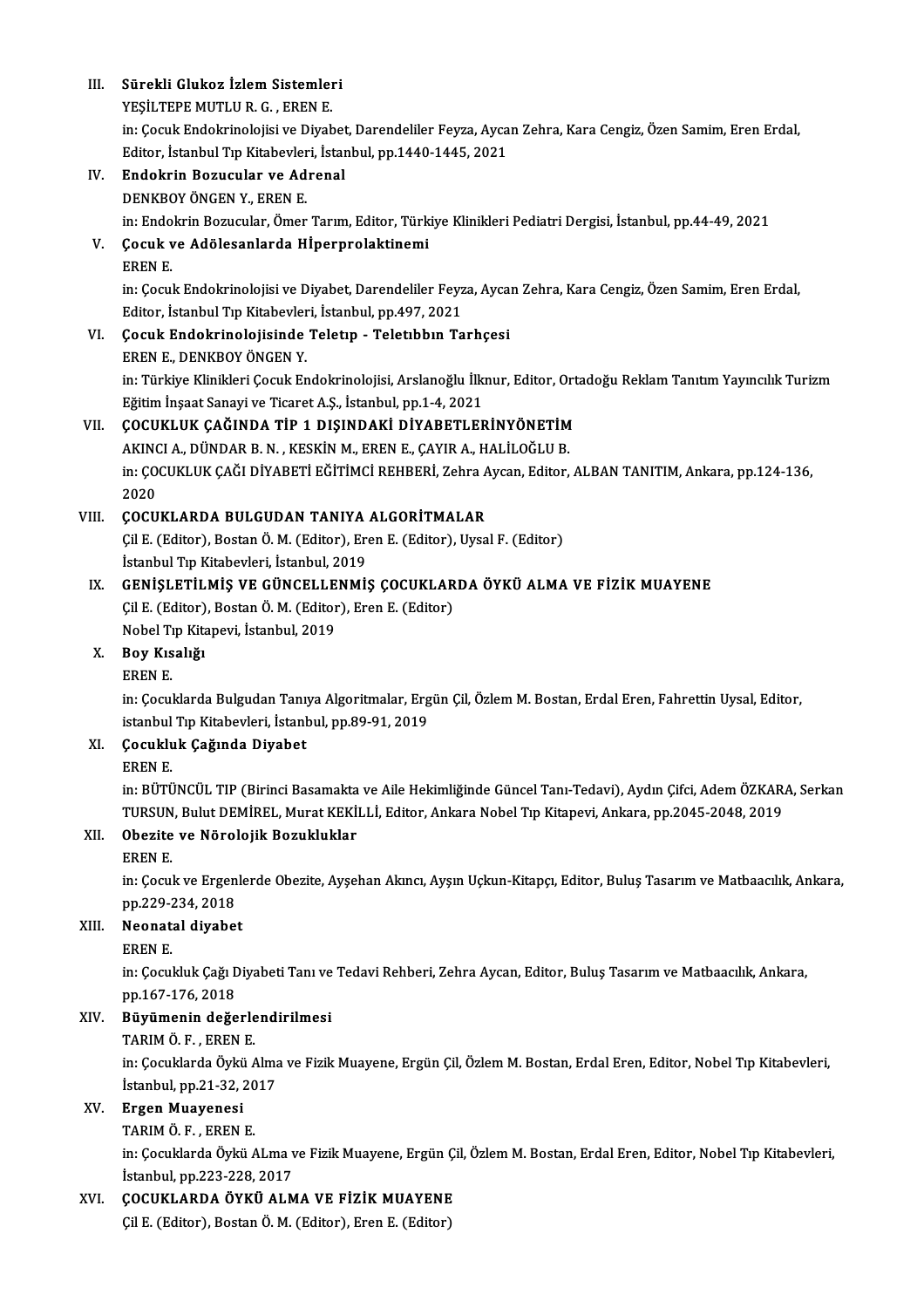Adana Nobel Kitabevi, İstanbul, 2016

XVII. Obezite

AKINCIA.,BİLİRP.,EMRET.,ERCANO.,ŞENY.,BİDECİA.,SANGÜNÖ.,ERENE.,ÇELİKN.,ÖNALH. in: Çocuk Endokrinolojisinde Uzlaşı, Prof. Dr. Ayşehan Akıncı, Editor, Nobel Tıp Kitabevleri, pp.171-182, 2015

### Refereed Congress / Symposium Publications in Proceedings

- efereed Congress / Symposium Publications in Proceedings<br>I. LIPODISTROFIDE HANGI RADYOLOJIK YÖNTEM: TÜM VÜCUT MR? COLORMAN DEXA?<br>ÖNCEN C. DENKROV ÖNCEN V. ÖZRAR R. EREN E TÖÖLGÜNGEN YER SIMPOOLUM TUDALUMUST<br>LİPODİSTROFİDE HANGİ RADYOLOJİK YÖNTE<br>ÖNGEN G., DENKBOY ÖNGEN Y., ÖZPAR R., EREN E. LİPODİSTROFİDE HANGİ RADYOLOJİK YÖNTEM: T<br>ÖNGEN G., DENKBOY ÖNGEN Y., ÖZPAR R., EREN E.<br>18. Ulusal Uludağ Pediatri Kış Kongresi, 13 March 2022<br>TİP 1 DİAPETES MELLİTUS VE ÇÖLYAK HASTALIĞ ÖNGEN G., DENKBOY ÖNGEN Y., ÖZPAR R., EREN E.<br>18. Ulusal Uludağ Pediatri Kış Kongresi, 13 March 2022<br>II. TİP 1 DİABETES MELLİTUS VE ÇÖLYAK HASTALIĞI BİRLİKTELİĞİ
- 18. Ulusal Uludağ Pediatri Kış Kongresi, 13 March 2022<br>TİP 1 DİABETES MELLİTUS VE ÇÖLYAK HASTALIĞI BİRLİKTELİĞİ<br>BUHUR PİRİMOĞLU M., ŞAHİN K. C. , DENKBOY ÖNGEN Y., ARSOY H. A. , EREN E., SAĞLAM H., ÖZKAN T. M. , TARIM<br>Ö Tİ<br>Bl<br>Ö. BUHUR PİRİMOĞLU M., ŞAHİN K. C. , DENKBOY ÖNGEN Y., ARSOY H. A. , EREN E., SAĞLA<br>Ö.<br>2. ULUSAL ÇOCUK VE ERGEN DİYABET SEMPOZYUMU, Turkey, 23 - 25 December 2021<br>Konianital Bitujtar San Kasi Sandramlu Olsularda Canatin Fanati Ö.<br>II. Konjenital ÇOCUK VE ERGEN DİYABET SEMPOZYUMU, Turkey, 23 - 25 December 2021<br>III. Konjenital Pituiter Sap Kesi Sendromlu Olgularda Genotip-Fenotip İlişkisinin Tüm Ekzom Dizi Analizi

ile Değerlendirilmesi Konjenital Pituiter Sap Kesi Sendromlu Olgularda Genotip-Fenotip İlişkisinin Tüm Ekzom Dizi Analizi<br>ile Değerlendirilmesi<br>Eren E., Tezcan H., Efendi E., Demirbaş Ö., Denkboy Öngen Y., Ünal U., Öz Gül Ö., Yazıcı Z., Sağlam

ile Değerlendirilmesi<br>Eren E., Tezcan H., Efendi E., Demirbaş Ö., Denkboy Öngen Y., Ünal U., Öz Gül Ö., Yazıcı Z., Sağlam H., Çeçener G., et al<br>SXXIV. Ulusal Pediatrik Endokrinoloji & Diyabet Kongresi, Ankara, Turkey, 30 O Eren E., Tezcan H., Efendi E., Demirbaş Ö., Denkboy Öngen<br>SXXIV. Ulusal Pediatrik Endokrinoloji & Diyabet Kongresi,<br>IV. Hastalıkta ve sağlıkta etkin glukoz izlem sistemleri<br>Özgeçen D. EREN E. DENKROV ÖNCEN V. TARIM Ö. E

- SXXIV. Ulusal Pediatrik Endokrinoloji & Diyabet Kongr<br>Hastalıkta ve sağlıkta etkin glukoz izlem sistemle<br>Özgecan D., EREN E., DENKBOY ÖNGEN Y., TARIM Ö. F.<br>16 Uludağ Pediatri Kıs Kongresi Turkey 8 11 Marsh Özgecan D., EREN E., DENKBOY ÖNGEN Y., TARIM Ö. F.<br>16. Uludağ Pediatri Kış Kongresi, Turkey, 8 - 11 March 2020 Özgecan D., EREN E., DENKBOY ÖNGEN Y., TARIM Ö. F.<br>16. Uludağ Pediatri Kış Kongresi, Turkey, 8 - 11 March 2020<br>V. Ailesel Hipokalsiürik hiperkalsemi: Geniş bir aile serisi<br>DENKBOY ÖNGEN Y. EREN E. Demirbas Ö. Orban G. Tena
- DENKBOY ÖNGEN Y., EREN E., Demirbaş Ö., Orhan G., Topak A., TARIM Ö. F. , SAĞLAM H.<br>16. Ulusal Pediatri Kıs Kongresi. Turkey. 8 11 March 2020 Ailesel Hipokalsiürik hiperkalsemi: Geniş bir aile ser<br>DENKBOY ÖNGEN Y., EREN E., Demirbaş Ö., Orhan G., Topak<br>16. Ulusal Pediatri Kış Kongresi, Turkey, 8 - 11 March 2020<br>Olaylarla Pesitiam: Nutrisyanal mi? Değil mi? DENKBOY ÖNGEN Y., EREN E., Demirbaş Ö., Orhan G<br>16. Ulusal Pediatri Kış Kongresi, Turkey, 8 - 11 Marc<br>VI. Olgularla Raşitizm: Nutrisyonel mi? Değil mi?<br>EREN E
- 16. Ulusa<br>Olgular<br>EREN E.<br>62. Türk

63. Türkiye Milli Pediatri Kongres/Endokrinoloji Kursu, Turkey, 30 October - 03 November 2019<br>63. Türkiye Milli Pediatri Kongres/Endokrinoloji Kursu, Turkey, 30 October - 03 November 2019

VII. Tip-1 Diyabetli ÇocuklarınEbeveynlerine Uygulanan Triple P Programının Etkinliği ARKANB.,VURALA.P. ,ERAYŞ.,ERENE. Tip-1 Diyabetli ÇocuklarınEbeveynlerine Uygulanan Triple P Programının Etkinliği<br>ARKAN B., VURAL A. P. , ERAY Ş., EREN E.<br>2. Uluslararası Tıpve Sağlık Bilimleri Kongresi (UTSAK), Şanlıurfa, Turkey, 1 - 03 November 2019<br>Diy

### VIII. Diyabet Teknolojilerinde Neredeyiz? "İnsülin Pompa Tedavisi"<br>EREN E. 2. Ulusla<br>Diyabet<br>EREN E.<br>1. Ulusal

1. Ulusal Çocuk ve Ergen Diyabet Sempozyumu, Turkey, 3 - 05 October 2019

### EREN E.<br>1. Ulusal Çocuk ve Ergen Diyabet Sempozyumu, Turkey, 3 - 05 October 2019<br>IX. Evaluation of AGP Reports in Patients with Type 1 Diabetes Using Intermittently Viewed Continuous<br>Clusese Measurement System (iSCM) 1. Ulusal Çocuk ve Ergen Diyabet Sempozy<br>Evaluation of AGP Reports in Patients<br>Glucose Measurement System (iCGM)<br>EPEN E. Donkboy Ongen V. Domirtes O. T. Evaluation of AGP Reports in Patients with Typ<br>Glucose Measurement System (iCGM)<br>EREN E., Denkboy Ongen Y., Demirtas O., TARIMÖ.F. Glucose Measurement System (iCGM)<br>EREN E., Denkboy Ongen Y., Demirtas O., TARIM Ö. F.<br>ESPE2019, 19 - 21 September 2019

### X. yPsychomotor delay in a child with Achondroplasia ESPE2019, 19 - 21 September 2019<br>yPsychomotor delay in a child with Achondroplasia<br>Ergoren M. C. , Aliyeva L., EREN E., Manara E., Paolacci S., Mocan G., Temel Ş. G. , Bertelli M.<br>E1st Conference of the European Society of 51st Conference of the European-Society-of-Human-Genetics (ESHG) in conjunction with the European Meeting on<br>Psychosocial Aspects of Genetics (EMPAG), Milan, Italy, 16 - 19 June 2018, vol.27, pp.916 Ergoren M. C. , Aliyeva L., EREN E., Manara E., Paolacci S., Mocan G., Temel Ş. G. , Bertelli M.<br>51st Conference of the European-Society-of-Human-Genetics (ESHG) in conjunction with<br>Psychosocial Aspects of Genetics (EMPAG) 51st Conference of the European-Society-of-Human-Genetics (ESHG) in conjunction with the Eu<br>Psychosocial Aspects of Genetics (EMPAG), Milan, Italy, 16 - 19 June 2018, vol.27, pp.916<br>XI. Aralıklı Glukoz Ölçüm Sistemi (iCGM)

### Psychosocial Aspects<br>Aralıklı Glukoz Ölç<br>Değerlendiirlmesi<br>EPEN E. DENKPOV Ö Aralıklı Glukoz Ölçüm Sistemi (iCGM) Kullanan Ti<br>Değerlendiirlmesi<br>EREN E., DENKBOY ÖNGEN Y., Demirbaş Ö., TARIM Ö. F.<br>22 Hlucel Bodistrik Endelmineleji ve Divebet Kongresi **Değerlendiirlmesi**<br>EREN E., DENKBOY ÖNGEN Y., Demirbaş Ö., TARIM Ö. F.<br>23. Ulusal Pediatrik Endokrinoloji ve Diyabet Kongresi, Turkey, 17 - 21 April 2019

EREN E., DENKBOY ÖNGEN Y., Demirbaş Ö., T.<br>23. Ulusal Pediatrik Endokrinoloji ve Diyabet<br>XII. Yenidoğan Diyabetinin Tanı ve Tedavisi 23. Ulus<br>Yenidoj<br>EREN E.<br>22. Ulus

23.UlusalPediatrkEndokrinolojiveDiyabetKongresi,Turkey,17 -21April2019

XIII. Çocuk Endokrinoloji Kliniğinde Di George Sendromu ile Takip Eidlen 11 Vakalık Seri DENKBOY ÖNGEN Y., EREN E., Özgecan D., TARIM Ö. F., KÖKSAL F. N., BOSTAN Ö. M., KILIÇ GÜLTEKİN S. Ş.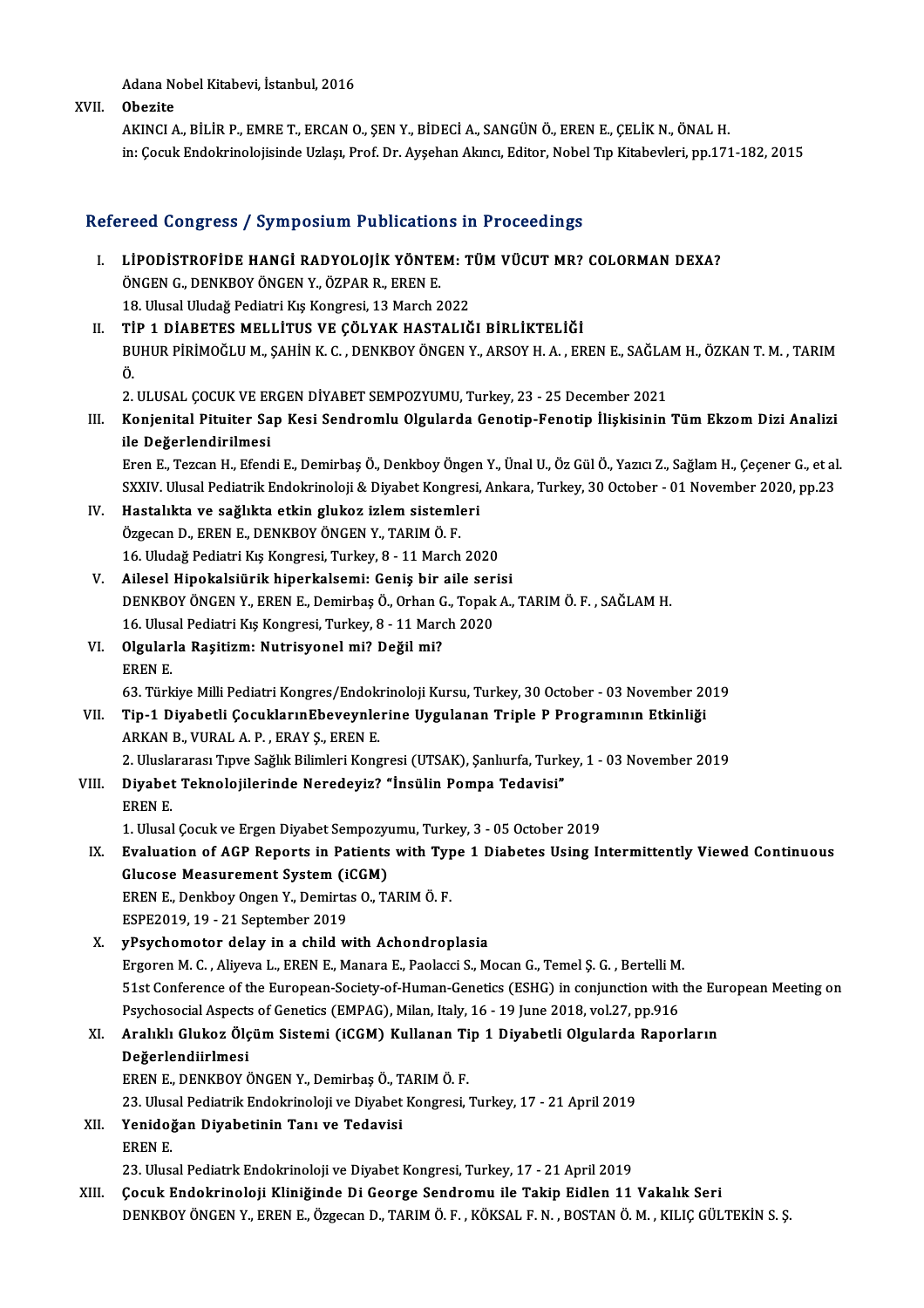15.UudağPediatriKongresi,Turkey,10 -13March 2019

15. Uudağ Pediatri Kongresi, Turkey, 10 - 13 March 2019<br>XIV. Mutation spectrum of GCK, HNF1A and HNF1B in MODY patients and 40 novel mutations<br>Orkiney E. Jaik E. Simeek D. C. Aylut A. Konega E. Oren S. Belat H. Atik T. Sey 15. Uudağ Pediatri Kongresi, Turkey, 10 - 13 March 2019<br>Mutation spectrum of GCK, HNF1A and HNF1B in MODY patients and 40 novel mutation<br>Ozkinay F., Isik E., Simsek D. G. , Aykut A., Karaca E., Ozen S., Bolat H., Atik T., Mutation spectrum of GCK, HNF1A and HNF1B in MODY patients and 40 novel mutations<br>Ozkinay F., Isik E., Simsek D. G. , Aykut A., Karaca E., Ozen S., Bolat H., Atik T., Saygili F., Kartal E., et al.<br>50th European-Society-of-Ozkinay F., Is<br>50th Europe<br>pp.208-209<br>Nationwide XV. Nationwide Hypophosphatemic Rickets Study pp.208-209<br>Nationwide Hypophosphatemic Rickets Study<br>ŞIKLAR Z., TURAN S., BEREKET A., ABACI A., BAŞ F., DEMİR K., GÜRAN T., AKBERZADE A., BÖBER E., ÖZBEK M. N. , Nation<br>SIKL<br>et al.<br>57 th ŞIKLAR Z., TURAN S., BEREKET A., ABACI A., BAŞ F., DEMİR K., GÜRAN T., AKBERZADE A., BÖBER E., ÖZBEK<br>et al.<br>57.th Annual Meeting of the European Society for Paediatric Endocrinology(ESPE), ATİNA, Greece, 27 - 29<br>Santambar et al.<br>57.th Annual Meeting of the European Society for Paediatric Endocrinology(ESPE), ATİNA, Greece, 27 - 29<br>September 2018 57.th Annual Meeting of the European Society for Paediatric Endocrinology(ESPE)<br>September 2018<br>XVI. Cok Merkezli Olarak Hipofosfatemik Riketsli Olguların Değerlendirilmesi<br>SIKI AP 7. TUPAN S. PEREKET A. APACI A. CÜPAN T. D ŞIKLAR Z., TURAN S., BEREKET A., ABACI A., GÜRAN T., DEMİR K., AKBERZADE A., BAŞ F., BÖBER E., ÖZBEK M. N. ,<br>et al **Çok**<br>ŞIKL<br>et al.<br>22. B ŞIKLAR Z., TURAN S., BEREKET A., ABACI A., GÜRAN T., DEMİR K., AKBERZADE A., BAŞ F., BÖB<br>et al.<br>22. PEDİATRİK ENDOKRİNOLOJİ VE DİYABET KONGRESİ, Antalya, Turkey, 18 - 22 April 2018<br>Marbid Obaz Casuklarda Navt Can Dizi Anal XVII. Morbid Obez Çocuklarda Next-Gen Dizi Analiz Yöntemi Kullanılarak 41 Farklı Obezite İlişkili Genin<br>Değerlendirilmesi Çok Merkezli Bir Çalışma 22. PEDİATRİK ENDOKRİNOLOJİ VE DİYABET KON<br>Morbid Obez Çocuklarda Next-Gen Dizi Anal<br>Değerlendirilmesi Çok Merkezli Bir Çalışma<br>AKINCLA TÜRKKAHRAMAN D. takdaralı i. KALK Morbid Obez Çocuklarda Next-Gen Dizi Analiz Yöntemi Kullanılarak 41 Farklı Obezite İlişkili Genin<br>Değerlendirilmesi Çok Merkezli Bir Çalışma<br>AKINCI A., TÜRKKAHRAMAN D., tekdereli i., KALKAN T., çürek y., ÇAMTOSUN E., BİDEC <mark>Değerlendir</mark>i<br>AKINCI A., TÜI<br>EREN E., et al.<br><sup>22. Ulucal Bod</sub></sup> AKINCI A., TÜRKKAHRAMAN D., tekdereli i., KALKAN T., çürek y., ÇAMTOSUN E., BİDECİ A., D<br>EREN E., et al.<br>22. Ulusal Pediatrik Endokrinoloji Ve Diyabet Kongresi, Antalya, Turkey, 18 - 22 April 2018<br>Bitujtar San Kasisi Sandr EREN E., et al.<br>22. Ulusal Pediatrik Endokrinoloji Ve Diyabet Kongresi, Antalya, Turkey, 18 - 22 April 2018<br>XVIII. Pituiter Sap Kesisi Sendromu Çocuklarda Çoklu Hipofiz Hormon Eksikliğinin Sık Görülen Bir<br>Sehebidir 22. Ulusal F<br>Pituiter Sa<br>Sebebidir<br>FREN F. YA Pituiter Sap Kesisi Sendromu Çocukları<br>Sebebidir<br>EREN E., YAZICI Z., Demirbaş Ö., TARIM Ö. F.<br>22. Ulucal Bediatrik Endekrineleji ve Divabe Sebebidir<br>EREN E., YAZICI Z., Demirbaş Ö., TARIM Ö. F.<br>22. Ulusal Pediatrik Endokrinoloji ve Dİyabet Kongresi, Turkey, 18 - 22 April 2018<br>Paniller Tiroid Karsinomu Olgularımızı On Yıllık Denovimden Cıkarımlar EREN E., YAZICI Z., Demirbaş Ö., TARIM Ö. F.<br>22. Ulusal Pediatrik Endokrinoloji ve Dİyabet Kongresi, Turkey, 18 - 22 April 2018<br>XIX. Papiller Tiroid Karsinomu Olgularımız: On Yıllık Deneyimden Çıkarımlar.<br>Demirbas Ö. Fren 22. Ulusal Pediatrik Endokrinoloji ve Dİyabet Kongresi, Turkey, 18 - 22 April 2018<br><mark>Papiller Tiroid Karsinomu Olgularımız: On Yıllık Deneyimden Çıkarımlar.</mark><br>Demirbaş Ö., Eren E., Gürpınar A. N. , Demirkaya M., Saraydaroğlu Papiller Tiroid Karsinomu Olgularımız: On Yıllık Deneyimden Çıkarımlar.<br>Demirbaş Ö., Eren E., Gürpınar A. N. , Demirkaya M., Saraydaroğlu Ö., Parlak A., Sevinir<br>H., Tarım Ö. F.<br>14.uludağ pediatri kış kongresi. 11-14 Mart 2 Demirbaş Ö., Eren E., Gürpınar A. N. , Demirkaya M., Saraydaroğlu Ö., Parlak A., Sevinir<br>H., Tarım Ö. F.<br>14.uludağ pediatri kış kongresi. 11-14 Mart 2018, Bursa, Turkey, 11 - 14 March 2018<br>Hinertineidinin Nadir Bir Nedeni: XX. Hipertiroidinin Nadir Bir Nedeni: Tiroid Papiller Karsinomu 14.uludağ pediatri kış kongresi. 11-14 Mart 2018, Bursa, Turkey, 11 - 14 March 2018<br>Hipertiroidinin Nadir Bir Nedeni: Tiroid Papiller Karsinomu<br>DEMİRBAŞ Ö., PARLAK A., EREN E., GÜRPINAR A. N. , SARAYDAROĞLU Ö., DOĞRUYOL H. Hipertiroidinin Nadir Bir Nedeni: Tiroid Papiller Karsinomu<br>DEMİRBAŞ Ö., PARLAK A., EREN E., GÜRPINAR A. N. , SARAYDAROĞLU Ö., DOĞRUYOL H., TARIM Ö. I<br>14.uludağ pediatri kış kongresi. 11-14 Mart 2018 (Tartışmalı poster), T DEMİRBAŞ Ö., PARLAK A., EREN E., GÜRPINAR A. N. , SARAYDAROĞLU Ö., DOĞRUYOL H., TAR<br>14.uludağ pediatri kış kongresi. 11-14 Mart 2018 (Tartışmalı poster), Turkey, 11 - 14 March<br>XXI. Çocuklarda obezite komplikasyonların 14.uludağ pediatri kış kongresi. 11-14 Mart 2018 (Tartışmalı poster), Turkey, 11 - 14 March 2018<br>Çocuklarda obezite komplikasyonlarının erken saptanmasına yönelik yaklaşımlar<br>EREN E.<br>8. Ulusal Obezite Kongresi, Turkey, 23 Çocuklarda obezite komplikasyonlarının erken saptanmasına yönelik yaklaşımlar XXII. Characteristics in 5-Alpha Reductase Type 2 Deficiency: A Multicenter Study from Turkey. 8. Ulusal Obezite Kongresi, Turkey, 23 - 26 November 2017<br>Characteristics in 5-Alpha Reductase Type 2 Deficiency: A Multicenter Study from Turkey.<br>ABACI A., ÇATLI G., Kırbıyık Ö., ŞAHİN N. M. , ABALI Z. Y. , ÜNAL E., ŞIKLA Characteristics in 5-Alpha Reductase Type 2 Deficiency: A Multicenter<br>ABACI A., ÇATLI G., Kırbıyık Ö., ŞAHİN N. M. , ABALI Z. Y. , ÜNAL E., ŞIKLAR Z., ME<br>10th International Meeting of Pediatric Endocrinology, 10 - 17 Septe 10th International Meeting of Pediatric Endocrinology, 10 - 17 September 2017<br>XXIII. PHENOTYPIC, HORMONAL AND MOLECULAR GENETIC CHARACTERISTICS OF 5-ALPHA REDUCTASE 10th International Meeting of Pediatric Endocrinology, 10 - 17 September 2017<br>PHENOTYPIC, HORMONAL AND MOLECULAR GENETIC CHARACTERISTIC<br>TYPE 2 DEFICIENCY PATIENTS: A MULTICENTER STUDY FROM TURKEY.<br>ABACLA CATLLC JErburk ö. PHENOTYPIC, HORMONAL AND MOLECULAR GENETIC CHARACTERISTICS OF 5-ALPHA REDUCTASE<br>TYPE 2 DEFICIENCY PATIENTS: A MULTICENTER STUDY FROM TURKEY.<br>ABACI A., ÇATLI G., kırbıyık ö., şahin n., YAVAŞ ABALI Z., ünal e., ŞIKLAR Z., uç TYPI<br>ABA<br>et al.<br>IMPE ABACI A., ÇATLI G., kırbıyık ö., şahin n<br>et al.<br>IMPE 2017, 14 - 17 September 2017<br>CLINICAL AND LABORATORY CH. et al.<br>IMPE 2017, 14 - 17 September 2017<br>XXIV. CLINICAL AND LABORATORY CHARACTERISTICS OF HYPERPROLACTINEMIC CHILDREN AND<br>ADOLESCENTS: NATIONAL SUBVEY IMPE 2017, 14 - 17 September 2017<br>CLINICAL AND LABORATORY CHAR.<br>ADOLESCENTS: NATIONAL SURVEY.<br>EPEN E. EPCÚP A. ISCÚVEN S. B. CELEI CLINICAL AND LABORATORY CHARACTERISTICS OF HYPERPROLACTINEMIC CHILDREN AND<br>ADOLESCENTS: NATIONAL SURVEY.<br>EREN E., ERGÜR A., İŞGÜVEN Ş. P. , ÇELEBİ BİTKİN E., BERBEROĞLU M., ŞIKLAR Z., genens M., DOĞAN M., YEL S.,<br>BAS S. st ADOLESCENTS: NATIONAL SURVEY.<br>EREN E., ERGÜR A., İŞGÜVEN Ş. P. , ÇELEI<br>BAŞ S., et al.<br>IMPE 2017, 14 - 17 September 2017 EREN E., ERGÜR A., İŞGÜVEN Ş. P. , ÇE<br>BAŞ S., et al.<br>IMPE 2017, 14 - 17 September 2017<br>Hunorbilinunbinemia and Ghalata BAŞ S., et al.<br>IMPE 2017, 14 - 17 September 2017<br>XXV. Hyperbilirunbinemia and Cholstasis Due tı Congenital Hypopituitarism<br>ALTAV D. EREN E. ÖZKAN T. M. ÖZCÜR T. TARIM Ö. E IMPE 2017, 14 - 17 September 2017<br>Hyperbilirunbinemia and Cholstasis Due tı Conge<br>ALTAY D., EREN E., ÖZKAN T. M. , ÖZGÜR T., TARIM Ö. F.<br>15. International Bituitary Congress, 29., 21 Marsh 2017 Hyperbilirunbinemia and Cholstasis Due tı Congen<br>ALTAY D., EREN E., ÖZKAN T. M. , ÖZGÜR T., TARIM Ö. F.<br>15. International Pituitary Congress, 29 - 31 March 2017<br>Yee Dönemlerine Cöre Divebetli Cosult ve Adöleser ALTAY D., EREN E., ÖZKAN T. M. , ÖZGÜR T., TARIM Ö. F.<br>15. International Pituitary Congress, 29 - 31 March 2017<br>XXVI. Yaş Dönemlerine Göre Diyabetli Çocuk ve Adölesanda Metabolik Kontrol ve Uzun Süreli İzlem<br>FREN F 15. Inter<br>Yaş Dö:<br>EREN E.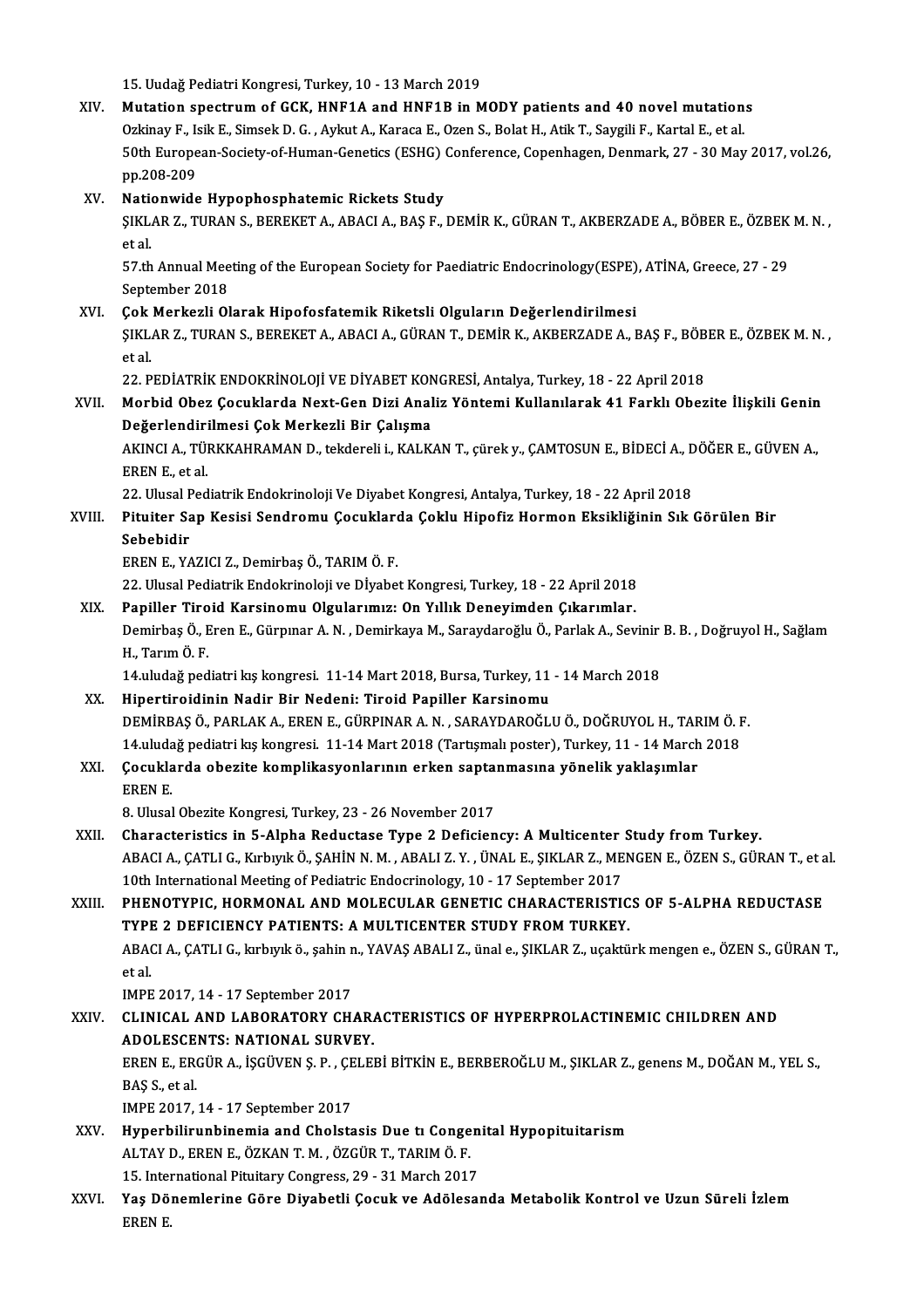|              | 21. Ulusal Pediatrik Endokrinoloji ve Diyabet Kongresi, Turkey, 26 - 30 April 2017                                                                         |
|--------------|------------------------------------------------------------------------------------------------------------------------------------------------------------|
| XXVII.       | 5-alfa redüktaz tip 2 eksikliği tanılı olguların fenotipik, hormonal ve moleküler genetik özellikleri:                                                     |
|              | Çok merkezli ulusal veriler                                                                                                                                |
|              | ABACI A., ÇATLI G., KIRBIYIK Ö., MURATOĞLU ŞAHİN N., YAVAŞ ABALI Z., ÜNAL E., ŞIKLAR Z., UÇAKTÜRK MENGEN                                                   |
|              | E., ÖZEN S., GÜRAN T., et al.                                                                                                                              |
|              | XXI. Ulusal Pediatrik Endokrinoloji ve Diyabet Kongresi, Antalya, Turkey, 26 - 30 April 2017                                                               |
| XXVIII.      | Ayaktan Glukoz Profili Örneğinde (Freestyle Libre-FlashGlucose Monitoring) Memnuniyet ve                                                                   |
|              | Sorunlar                                                                                                                                                   |
|              | EREN E, SÖBÜ E, TARIM Ö. F.                                                                                                                                |
|              | 20. Ulusal Pediatrik Endokrinooji ve Diyabet KOngresi, Turkey, 5 - 10 October 2016                                                                         |
| XXIX.        | mucormycosis and Type 1 Diabetes A Case Report                                                                                                             |
|              | EREN E., ÇELEBİ S., SALI E., TOPAÇ T., TARIM Ö. F.                                                                                                         |
|              | ESPED, 10 - 12 September 2016                                                                                                                              |
| XXX.         | Perceived expressed emotion and internet addiction in adolescents with diabetes mellitus                                                                   |
|              | UÇAR H. N., ERAY Ş., ÇETİNKAYA F., EREN E., VURAL A. P.                                                                                                    |
|              | 8th International Congress on Psychopharmacology, 20 - 24 April 2016                                                                                       |
| XXXI.        | Perceived expressed emotion and glycemic control in adolescents with type 1 diabetes: a                                                                    |
|              | preliminary study                                                                                                                                          |
|              | ERAY Ş., UÇAR H. N., ÇETİNKAYA F., EREN E., VURAL A. P.                                                                                                    |
|              | 8th International Congress on Psychopharmacology, 20 - 24 April 2016                                                                                       |
| XXXII.       | Atipik Prezantasyon ve Yerleşimli Germ Hücreli Tümör: Olgu Sunumu                                                                                          |
|              | DEMİRKAYA M., GÜLER S., SEVİNİR B. B., TURAN C., EREN E., KILIÇ N.                                                                                         |
|              | 12. Uludağ Pediatri Kış Kongresi, Turkey, 13 - 17 March 2016                                                                                               |
| XXXIII.      | Konjenital Hipotiroidi ve Biyotinidaz Eksikliği Birlikteliği                                                                                               |
|              | ERDÖL Ş., DORUM S., SÖBÜ E., EREN E., SAĞLAM H., TARIM Ö. F.                                                                                               |
|              | 12. ULUDAĞ PEDİATRİ KIŞ KONGRESİ, Bursa, Turkey, 13 - 16 March 2016                                                                                        |
| <b>XXXIV</b> | Comparison of Treatment Alternatives for Hypercalcemia due to Vitamin D Intoxication in Children                                                           |
|              | DEMİR K., DÖNERAY H., Ediz Y., KARA C., Atay Z., Semra Ç., ÇAyır A., ANIK A., EREN E., DEMİREL F., et al.<br>54th Annual ESPE Meeting. 1 - 03 October 2015 |
| XXXV.        | VDR Gene Analysis Results of Four Patients with Hereditary 1 25 Dihydroxyvitamin D Resistant                                                               |
|              | <b>Rickets</b>                                                                                                                                             |
|              | Çakır E.D., ALDEMİR Ö., Uçaktürk S.A., EREN E., ÖZEN S.                                                                                                    |
|              | ESPE Abstract, 1 - 03 October 2015                                                                                                                         |
| <b>XXXVI</b> | RELATIONSHIP BETWEEN 25 OH VITAMIN D LEVELS and RESPIRATORY DISTRESS SYNDROME in                                                                           |
|              | PRETERM INFANTS                                                                                                                                            |
|              | KÖKSAL F. N., Doğan p., ÖZKAN H., TOPÇU M., BAĞCI O., EREN E.                                                                                              |
|              | 12th World Congress of Perinatal Medicine3rd to 5th of November, 2015, 3 - 05 November 2015                                                                |
| XXXVII.      | Relationship between 25 OH Vitamine D Levels and Respiratory Distress Syndrome in Preterm                                                                  |
|              | Infants                                                                                                                                                    |
|              | KÖKSAL F. N., DOĞAN P., ÖZKAN H., TOPÇU M., BAĞCI O., EREN E.                                                                                              |
|              | 12TH WORLD CONGRESS OF PERINATAL MEDICINE, 3 - 05 November 2015                                                                                            |
| XXXVIII.     | 25 OH VITAMINE D DEFICIENCY IN PRETERM BABIES INCIDENCE AND ASSOCIATION WITH                                                                               |
|              | <b>MORBIDITIES</b>                                                                                                                                         |
|              | KOKSAL N., DOGAN P., ÖZKAN H., TOPÇU M., BAĞCI O., EREN E.                                                                                                 |
|              | 12Th World Congress of Perinatal Medicine, 3 - 06 November 2015                                                                                            |
| <b>XXXIX</b> | Diyabetik Olmayan Ciddi Hipertrigliseridemili Olgularda Yeni Bir Yaklaşım İnsülin Tedavisi                                                                 |
|              | SÖBÜ E., DORUM S., ERDÖL Ş., DOĞAN D., EREN E., SAĞLAM H., TARIM Ö. F.                                                                                     |
|              | XVIII. ULUSAL PEDIATRIK ENDOKRINOLOJI ve DİYABET KONGRESİ, Turkey, 4 - 08 November 2014                                                                    |
| XL.          | Diabetes İnsipidus ve parietal kemikte litik lezyonla başvuran langerhans hücreli histiyositoz olgusu.                                                     |
|              | İrioğlu F., DOĞAN D., GÜLER S., DEMİRKAYA M., Dilek Can H., EREN E., SEVİNİR B. B., SAĞLAM H., TARIM Ö. F.                                                 |
|              | 10. Uludağ Pediatri Kış Kongresi, Turkey, 16 - 19 March 2014                                                                                               |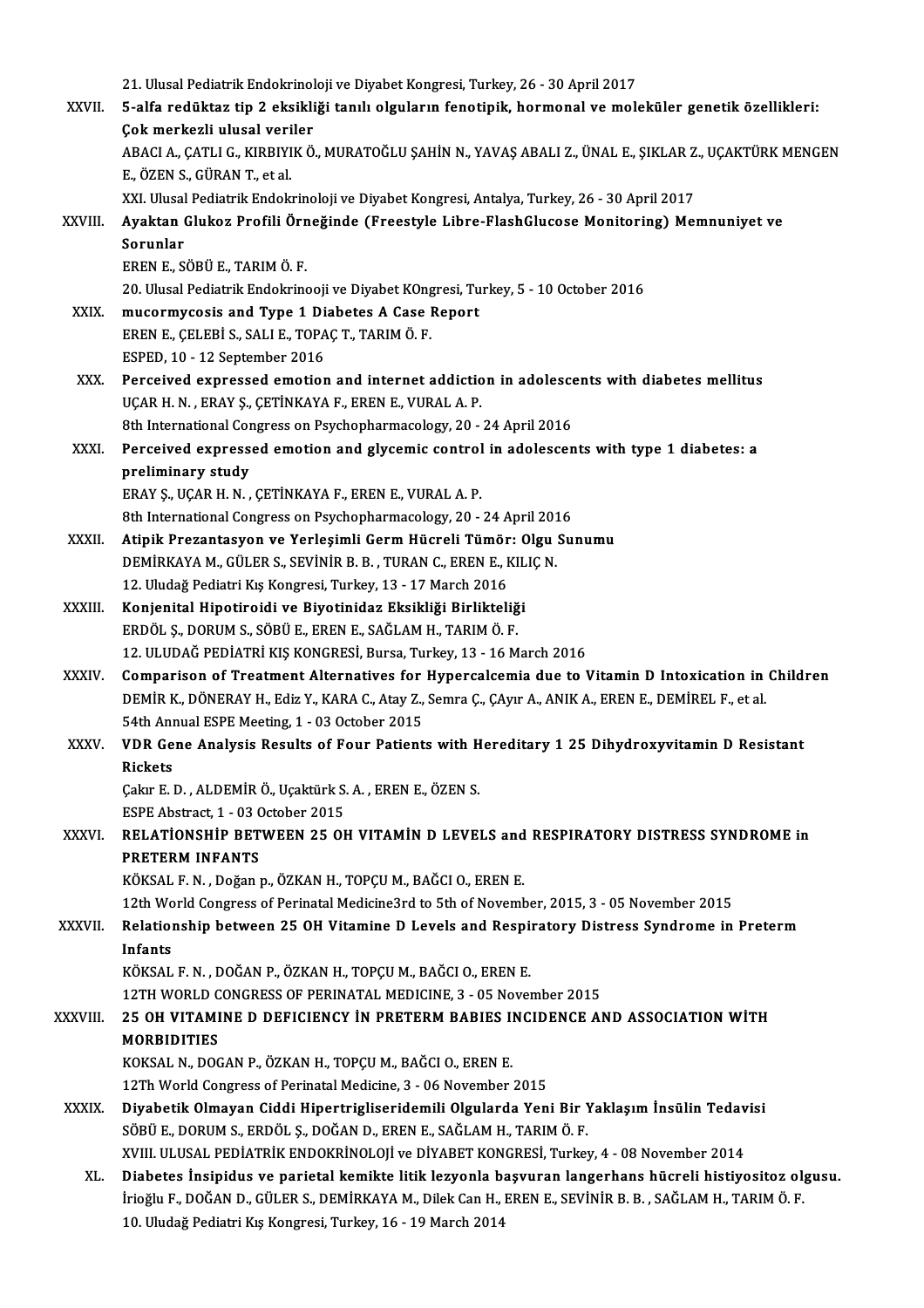| XLI.    | Erken Diş Kaybı ile Başvuran Odontohipofosfatazyalı Bir Olgu Ve Aile Taraması Sonuçları<br>PAPATYA ÇAKIR E. D., TÜRE M., SAĞLAM H., UÇAKTÜRK S. A., ERDÖL Ş., EREN E., YAKUT T., TARIM Ö. F. |
|---------|----------------------------------------------------------------------------------------------------------------------------------------------------------------------------------------------|
|         | 10.ULUDAĞ PEDİATRİ KIŞ KONGRESİ, Bursa, Turkey, 16 - 19 March 2014                                                                                                                           |
| XLII.   | Vajinal Kanama Ile Başvuran Tirozinemi Tip 1 Olgusu                                                                                                                                          |
|         | AŞUT Ç., SANCAK Y., EREN E., ERDÖL Ş., SAĞLAM H.                                                                                                                                             |
|         | 10.ULUDAĞ PEDİATRİ KIŞ KONGRESİ, Bursa, Turkey, 16 - 19 March 2014                                                                                                                           |
| XLIII.  | Neonatal Vitamin D eksikliği sıklık şiddet ve nedenlerinin araştırılması ve tedavi başarısının                                                                                               |
|         | değerlendirilmesi                                                                                                                                                                            |
|         | DOĞAN P., KÖKSAL F. N., ÖZKAN H., BAĞCI O., TOPÇU M., EREN E.                                                                                                                                |
|         | 11.ULUDAĞ PEDİATRİ KIŞ KONGRESİ, Turkey, 15 - 18 March 2015                                                                                                                                  |
| XLIV.   | Tanatoforik displazi                                                                                                                                                                         |
|         | DOĞAN P., ÖZKAN H., KÖKSAL F. N., BAĞCI O., EREN E., FİGEN P., DOĞAN D.                                                                                                                      |
|         | 11.ULUDAĞ PEDİATRİ KIŞ KONGRESİ, Turkey, 15 - 18 March 2015                                                                                                                                  |
| XLV     | Preterm bebeklerde 25 OH D vitamini düzeyleri ve respiratuar distres sendromu                                                                                                                |
|         | DOĞAN P., ÖZKAN H., KÖKSAL F. N., BAĞCI O., EREN E.                                                                                                                                          |
|         | 11.ULUDAĞ PEDİATRİ KIŞ KONGRESİ, Turkey, 15 - 18 March 2015                                                                                                                                  |
| XLVI.   | Akut Lenfoblastik Lösemi Tedavisi Sırasında Gelişen Hipertrigliseridemi                                                                                                                      |
|         | SEZGIN EVIM M., BAYTAN B., EREN E., PAPATYA ÇAKIR E. D., SAĞLAM H., MERAL GÜNEŞ A.                                                                                                           |
|         | 7. Uludağ Pediati Kış Kongresi, Bursa, Turkey, 6 - 09 March 2011                                                                                                                             |
| XLVII.  | Locus heterogeneity and novel TSHR mutations in consanguineous families with congenital non-                                                                                                 |
|         | goitrous hypothyroidism                                                                                                                                                                      |
|         | Cangul H., Saglam H., Aycan Z., Yakut T., Gulten T., Morgan N. V., Forman J. R., Karkucak M., EREN E., Cetinkaya S., et<br>al.                                                               |
|         | British Human Genetics Conference, Rhode-Island, United States Of America, 6 - 08 September 2010, vol.47                                                                                     |
| XLVIII. | Genetic heterogeneity in congenital hypothyroidism                                                                                                                                           |
|         | Cangul H., Morgan N. V., Pasha S., Kirby G. A., Karkucak M., EREN E., Yakut T., Saglam H., Hogler W., Tarim Ö. F., et<br>al.                                                                 |
|         | British Human Genetics Conference, York, Sierra Leone, 31 August - 02 September 2009, vol.46                                                                                                 |
|         |                                                                                                                                                                                              |

### Supported Projects

Supported Projects<br>EREN E., Project Supported by Higher Education Institutions, Tip 1 Diabetes Mellitus'lu Çocuklarda Renal Hasarı<br>Öngörmede Yeni Belirtesler, 2017, 2019 önpporten 110jeens<br>EREN E., Project Supported by Higher Edu<br>Öngörmede Yeni Belirteçler, 2017 - 2018

# Öngörmede Yeni Belirteçler, 2017 - 2018<br>Memberships / Tasks in Scientific Organizations

Çocuk Endokrinolojisi ve Diyabet Derneği, Secretary General, 2017 - 2021, Turkey

### **Tasks In Event Organizations**

Tasks In Event Organizations<br>Eren E., 25. Ulusal Pediatrik Endokrinoloji ve Diyabet Kongresi, Scientific Congress, Antalya, Turkey, Ekim 2021<br>Eren E. 24. Ulusal Pediatrik Endokrinoloji ve Diyabet Kongresi, Scientific Congr Tusks Yn 27 chr er gannaatrone<br>Eren E., 25. Ulusal Pediatrik Endokrinoloji ve Diyabet Kongresi, Scientific Congress, Antalya, Turkey, Ekim 2021<br>Eren E., 24. Ulusal Pediatrik Endokrinoloji ve Diyabet Kongresi, Scientific Co Eren E., 25. Ulusal Pediatrik Endokrinoloji ve Diyabet Kongresi, Scientific Congress, Antalya, Turkey, Ekim 2021<br>Eren E., 24. Ulusal Pediatrik Endokrinoloji ve Diyabet Kongresi, Scientific Congress, Antalya, Turkey, Kasım Eren E., 24. Ulusal Pediatrik Endokrinoloji ve Diyabet Kongresi, Scientific Congress, Antalya, Turkey, Kasım 2020<br>Eren E., 23. Ulusal Pediatrik Endokrinoloji ve Diyabet Kongresi, Scientific Congress, Antalya, Turkey, Nisan Eren E., 22. Ulusal Pediatrik Endokrinoloji ve Diyabet Kongresi, Scientific Congress, Antalya, Turkey, Nisan 2018<br>Citations

Total Citations (WOS):493